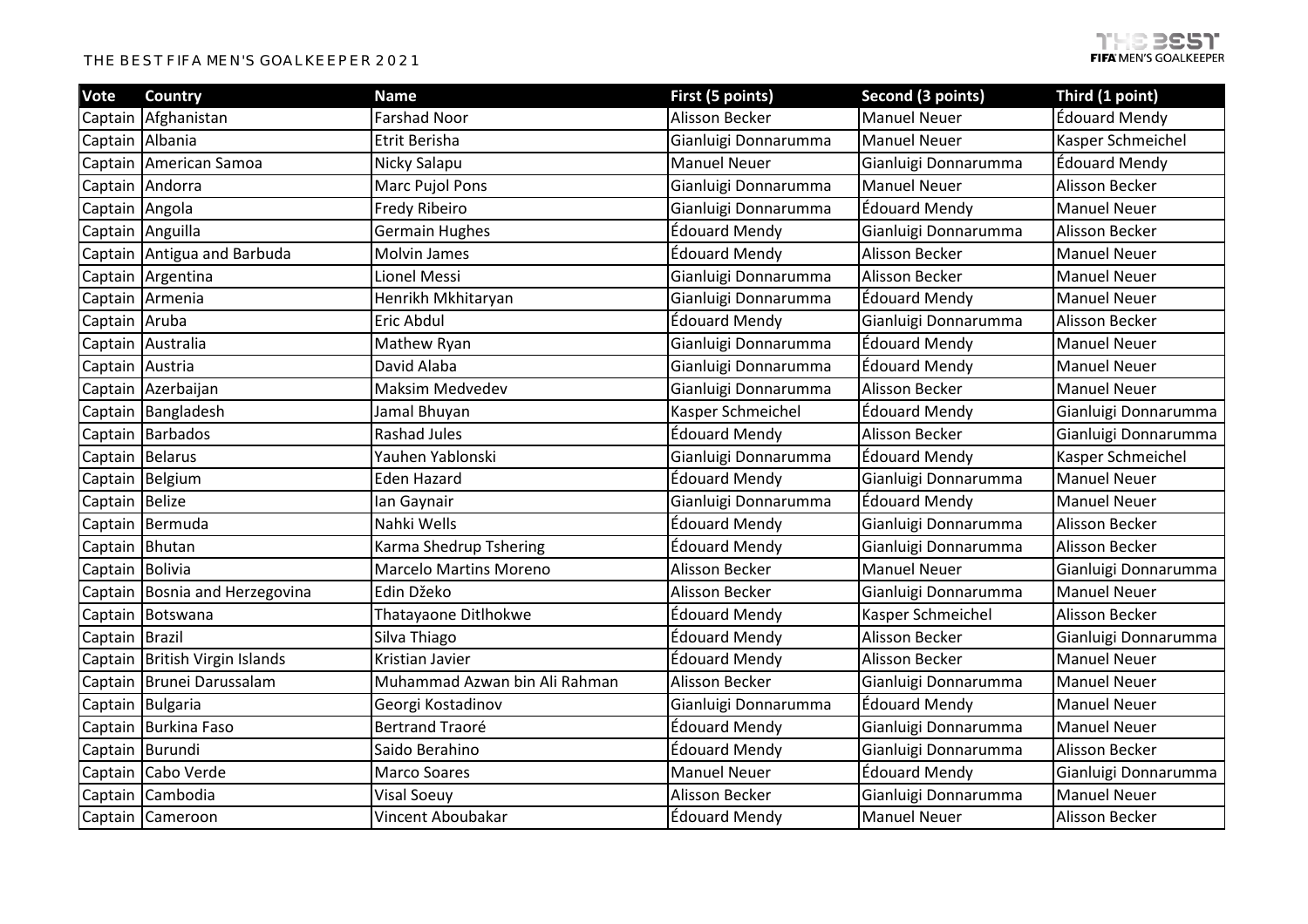| Captain Canada  |                                  | Atiba Hutchinson              | <b>Manuel Neuer</b>  | Gianluigi Donnarumma  | Alisson Becker       |
|-----------------|----------------------------------|-------------------------------|----------------------|-----------------------|----------------------|
|                 | Captain Cayman Islands           | Joshewa Frederick-Charlery    | Édouard Mendy        | Gianluigi Donnarumma  | Kasper Schmeichel    |
|                 | Captain Central African Republic | Saint Cyr Ngam-Ngam           | <b>Manuel Neuer</b>  | Édouard Mendy         | Alisson Becker       |
| Captain Chad    |                                  | <b>Madtoingue Constant</b>    | Édouard Mendy        | Gianluigi Donnarumma  | Alisson Becker       |
| Captain Chile   |                                  | Claudio Bravo Muñoz           | <b>Manuel Neuer</b>  | Édouard Mendy         | Gianluigi Donnarumma |
|                 | Captain China PR                 | Xi Wu                         | Gianluigi Donnarumma | <b>Manuel Neuer</b>   | Édouard Mendy        |
|                 | Captain Chinese Taipei           | Chun-Ching Wu                 | Édouard Mendy        | Gianluigi Donnarumma  | <b>Manuel Neuer</b>  |
|                 | Captain Colombia                 | David Ospina Ramírez          | Gianluigi Donnarumma | <b>Édouard Mendy</b>  | Alisson Becker       |
|                 | Captain Comoros                  | Nadjim Abdou                  | Édouard Mendy        | Gianluigi Donnarumma  | <b>Manuel Neuer</b>  |
| Captain Congo   |                                  | Christoffer Mafoumbi          | Édouard Mendy        | Kasper Schmeichel     | Gianluigi Donnarumma |
|                 | Captain Congo DR                 | <b>Marcel Tisserand</b>       | Édouard Mendy        | Kasper Schmeichel     | Gianluigi Donnarumma |
|                 | Captain Costa Rica               | Bryan Ruiz González           | Édouard Mendy        | Gianluigi Donnarumma  | <b>Manuel Neuer</b>  |
| Captain Croatia |                                  | Luka Modrić                   | Édouard Mendy        | Gianluigi Donnarumma  | Alisson Becker       |
| Captain Cuba    |                                  | Aricheell Hernández Mora      | Édouard Mendy        | Gianluigi Donnarumma  | <b>Manuel Neuer</b>  |
|                 | Captain Curaçao                  | Leandro Bacuna                | Gianluigi Donnarumma | Édouard Mendy         | <b>Manuel Neuer</b>  |
| Captain Cyprus  |                                  | Kostakis Artymatas            | <b>Manuel Neuer</b>  | <b>Alisson Becker</b> | Édouard Mendy        |
|                 | Captain Czech Republic           | Tomáš Souček                  | Gianluigi Donnarumma | <b>Alisson Becker</b> | Édouard Mendy        |
|                 | Captain Denmark                  | Simon Kjaer                   | Kasper Schmeichel    | Gianluigi Donnarumma  | <b>Manuel Neuer</b>  |
|                 | Captain Djibouti                 | <b>Youssouf Batio</b>         | Gianluigi Donnarumma | Édouard Mendy         | Alisson Becker       |
|                 | Captain Dominica                 | <b>Glenson Vincent Prince</b> | Gianluigi Donnarumma | <b>Édouard Mendy</b>  | Kasper Schmeichel    |
|                 | Captain Dominican Republic       | Carlos Heredia Fontana        | Édouard Mendy        | Gianluigi Donnarumma  | Kasper Schmeichel    |
|                 | Captain Ecuador                  | Enner Valencia Lastra         | Gianluigi Donnarumma | Édouard Mendy         | <b>Manuel Neuer</b>  |
| Captain Egypt   |                                  | <b>Mohamed Salah</b>          | Alisson Becker       | Édouard Mendy         | Kasper Schmeichel    |
|                 | Captain El Salvador              | Alex Roldan                   | Gianluigi Donnarumma | Alisson Becker        | <b>Manuel Neuer</b>  |
|                 | Captain England                  | Harry Kane                    | Édouard Mendy        | Gianluigi Donnarumma  | Kasper Schmeichel    |
|                 | Captain Equatorial Guinea        | Pedro Mba Obiang Avomo        | Gianluigi Donnarumma | <b>Édouard Mendy</b>  | Kasper Schmeichel    |
|                 | Captain Estonia                  | Konstantin Vassiljev          | Gianluigi Donnarumma | <b>Manuel Neuer</b>   | <b>Édouard Mendy</b> |
|                 | Captain Eswatini                 | Sanele Tshawuka               | Édouard Mendy        | Alisson Becker        | <b>Manuel Neuer</b>  |
|                 | Captain Ethiopia                 | Getaneh Kebede Gebeto         | Édouard Mendy        | Gianluigi Donnarumma  | Alisson Becker       |
|                 | Captain   Faroe Islands          | <b>Hallur Hansson</b>         | Édouard Mendy        | <b>Manuel Neuer</b>   | Gianluigi Donnarumma |
| Captain Fiji    |                                  | Roy Krishna                   | Édouard Mendy        | <b>Manuel Neuer</b>   | Alisson Becker       |
| Captain Finland |                                  | Lukas Hradecky                | Gianluigi Donnarumma | Édouard Mendy         | <b>Manuel Neuer</b>  |
| Captain France  |                                  | <b>Hugo Lloris</b>            | Gianluigi Donnarumma | <b>Manuel Neuer</b>   | Édouard Mendy        |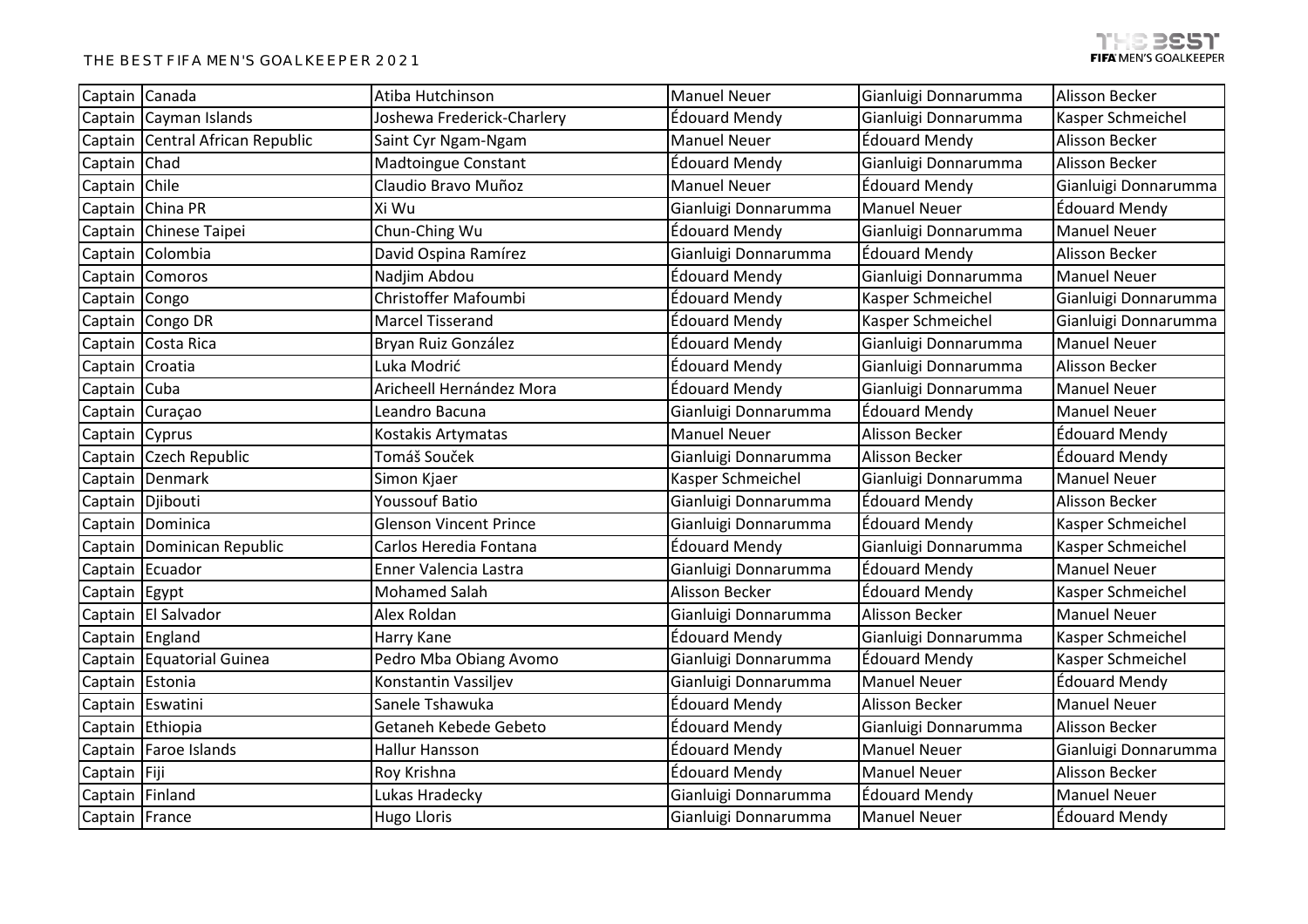|                 | Captain Gambia          | <b>Omar Colley</b>           | Édouard Mendy        | Gianluigi Donnarumma | <b>Manuel Neuer</b>   |
|-----------------|-------------------------|------------------------------|----------------------|----------------------|-----------------------|
|                 | Captain Georgia         | Jaba Kankava                 | Gianluigi Donnarumma | <b>Manuel Neuer</b>  | Édouard Mendy         |
|                 | Captain Germany         | <b>Manuel Neuer</b>          | *not counted         | *not counted         | *not counted          |
| Captain Ghana   |                         | Andre Ayew                   | Édouard Mendy        | Alisson Becker       | <b>Manuel Neuer</b>   |
|                 | Captain Gibraltar       | Roy Chipolina                | Édouard Mendy        | Alisson Becker       | Gianluigi Donnarumma  |
| Captain Greece  |                         | Anastasios Bakasetas         | <b>Manuel Neuer</b>  | Gianluigi Donnarumma | Édouard Mendy         |
|                 | Captain Grenada         | <b>Aaron Pierre</b>          | Édouard Mendy        | Alisson Becker       | Gianluigi Donnarumma  |
| Captain Guam    |                         | Jason Ryan Quitugua Cunliffe | Édouard Mendy        | Gianluigi Donnarumma | <b>Manuel Neuer</b>   |
|                 | Captain Guatemala       | José Carlos Pinto Samayoa    | <b>Manuel Neuer</b>  | Alisson Becker       | Gianluigi Donnarumma  |
|                 | Captain Guinea-Bissau   | Jonas Asvedo Mendes          | Édouard Mendy        | Kasper Schmeichel    | Gianluigi Donnarumma  |
|                 | Captain Guyana          | <b>Matthew Briggs</b>        | Gianluigi Donnarumma | Alisson Becker       | Édouard Mendy         |
| Captain Haiti   |                         | Soni Mustivar                | Édouard Mendy        | Gianluigi Donnarumma | <b>Manuel Neuer</b>   |
|                 | Captain Honduras        | Maynor Figueroa              | Gianluigi Donnarumma | Kasper Schmeichel    | Édouard Mendy         |
|                 | Captain Hong Kong       | Yang Huang                   | Édouard Mendy        | Alisson Becker       | <b>Manuel Neuer</b>   |
|                 | Captain Hungary         | Ádám Szalai                  | <b>Manuel Neuer</b>  | Gianluigi Donnarumma | Édouard Mendy         |
| Captain Iceland |                         | Birkir Bjarnason             | Gianluigi Donnarumma | Édouard Mendy        | Alisson Becker        |
| Captain India   |                         | Sunil Chhetri                | Alisson Becker       | Édouard Mendy        | Gianluigi Donnarumma  |
|                 | Captain Indonesia       | Darmono Evan Dimas           | <b>Manuel Neuer</b>  | Gianluigi Donnarumma | Kasper Schmeichel     |
| Captain IR Iran |                         | Ehsan Hajisafi               | Gianluigi Donnarumma | Édouard Mendy        | <b>Manuel Neuer</b>   |
| Captain Iraq    |                         | Amjed Attwan                 | <b>Manuel Neuer</b>  | Alisson Becker       | Gianluigi Donnarumma  |
| Captain Israel  |                         | <b>Bibars Natcho</b>         | Gianluigi Donnarumma | <b>Édouard Mendy</b> | Kasper Schmeichel     |
| Captain Italy   |                         | Giorgio Chiellini            | Gianluigi Donnarumma | Édouard Mendy        | Kasper Schmeichel     |
| Captain Japan   |                         | Maya Yoshida                 | Édouard Mendy        | Gianluigi Donnarumma | <b>Manuel Neuer</b>   |
| Captain Jordan  |                         | <b>Mutaz Yassin</b>          | <b>Manuel Neuer</b>  | Kasper Schmeichel    | <b>Alisson Becker</b> |
|                 | Captain Kazakhstan      | <b>Azat Nurgaliyev</b>       | Gianluigi Donnarumma | <b>Manuel Neuer</b>  | Kasper Schmeichel     |
| Captain Kenya   |                         | Michael Olunga Ogada         | Édouard Mendy        | Gianluigi Donnarumma | <b>Manuel Neuer</b>   |
|                 | Captain Korea DPR       | Il-Gwan Jong                 | <b>Manuel Neuer</b>  | Kasper Schmeichel    | Alisson Becker        |
|                 | Captain Korea Republic  | Heung Min Son                | Gianluigi Donnarumma | Édouard Mendy        | Alisson Becker        |
| Captain Kosovo  |                         | Samir Ujkani                 | Gianluigi Donnarumma | <b>Édouard Mendy</b> | Alisson Becker        |
| Captain Kuwait  |                         | Bader Almotawaa              | Gianluigi Donnarumma | Alisson Becker       | Édouard Mendy         |
|                 | Captain Kyrgyz Republic | Valerii Kichin               | Édouard Mendy        | Alisson Becker       | <b>Manuel Neuer</b>   |
| Captain Laos    |                         | Soukaphone Vongchiengkham    | Alisson Becker       | <b>Manuel Neuer</b>  | Édouard Mendy         |
| Captain Latvia  |                         | Antonijs Černomordijs        | Gianluigi Donnarumma | Kasper Schmeichel    | <b>Manuel Neuer</b>   |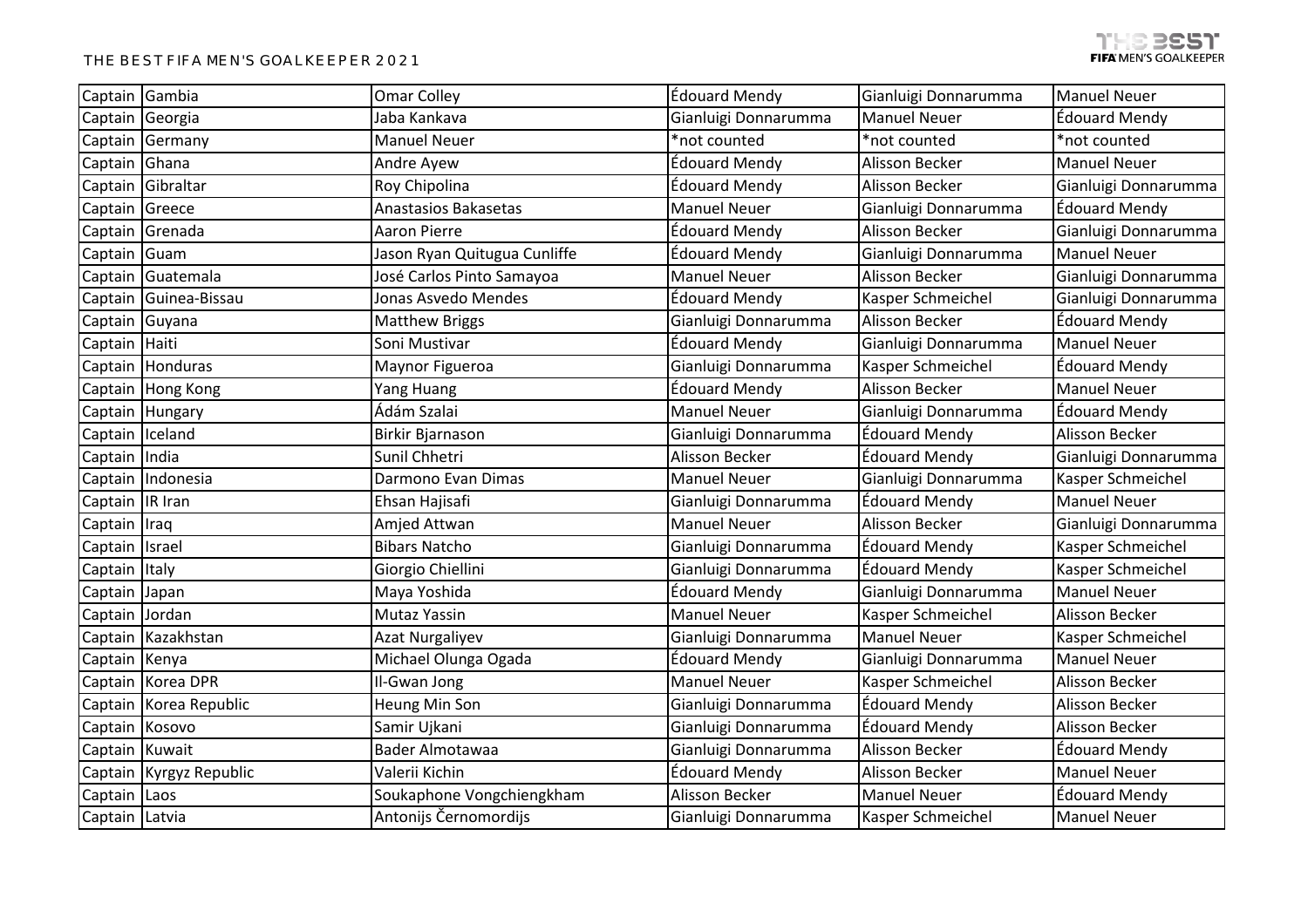|                | Captain Lebanon           | Hassan Maatouk                   | Gianluigi Donnarumma | <b>Manuel Neuer</b>   | <b>Édouard Mendy</b>  |
|----------------|---------------------------|----------------------------------|----------------------|-----------------------|-----------------------|
|                | Captain Lesotho           | <b>Basia Kenneth Makepe</b>      | Édouard Mendy        | Gianluigi Donnarumma  | Alisson Becker        |
|                | Captain Liechtenstein     | Nicolas Hasler                   | Gianluigi Donnarumma | <b>Édouard Mendy</b>  | <b>Manuel Neuer</b>   |
|                | Captain Lithuania         | <b>Ernestas Setkus</b>           | Gianluigi Donnarumma | <b>Manuel Neuer</b>   | Alisson Becker        |
|                | Captain Luxembourg        | Laurent Jans                     | Édouard Mendy        | Gianluigi Donnarumma  | <b>Manuel Neuer</b>   |
|                | Captain   Macau           | Nicholas Mário De Almeida Torrão | Édouard Mendy        | Kasper Schmeichel     | Alisson Becker        |
|                | Captain Madagascar        | Ibrahim Samuel Amada             | Édouard Mendy        | Gianluigi Donnarumma  | <b>Manuel Neuer</b>   |
|                | Captain Malawi            | Limbikani Mzava                  | Gianluigi Donnarumma | Édouard Mendy         | Kasper Schmeichel     |
|                | Captain Malaysia          | Aidil Zafuan Radzak              | <b>Manuel Neuer</b>  | Gianluigi Donnarumma  | <b>Alisson Becker</b> |
|                | Captain Maldives          | Akram Abdul Ghanee               | <b>Manuel Neuer</b>  | Gianluigi Donnarumma  | Édouard Mendy         |
| Captain   Mali |                           | Hamari Traoré                    | Édouard Mendy        | <b>Manuel Neuer</b>   | Alisson Becker        |
| Captain Malta  |                           | Andrei Agius                     | Gianluigi Donnarumma | <b>Édouard Mendy</b>  | <b>Manuel Neuer</b>   |
|                | Captain   Mauritania      | Abdoul Ba                        | Édouard Mendy        | <b>Alisson Becker</b> | <b>Manuel Neuer</b>   |
|                | Captain   Mauritius       | Lindsay Rose                     | Édouard Mendy        | Gianluigi Donnarumma  | Kasper Schmeichel     |
|                | Captain Mexico            | Guillermo Ochoa                  | <b>Manuel Neuer</b>  | <b>Édouard Mendy</b>  | Gianluigi Donnarumma  |
|                | Captain Moldova           | Artur Ionita                     | Gianluigi Donnarumma | <b>Alisson Becker</b> | Édouard Mendy         |
|                | Captain Mongolia          | Tsend-Ayush Khurelbaatar         | Édouard Mendy        | <b>Manuel Neuer</b>   | Alisson Becker        |
|                | Captain   Montenegro      | Stevan Jovetić                   | Gianluigi Donnarumma | <b>Alisson Becker</b> | <b>Manuel Neuer</b>   |
|                | Captain   Montserrat      | Lyle Taylor                      | Édouard Mendy        | <b>Manuel Neuer</b>   | Alisson Becker        |
|                | Captain Morocco           | Romain Ghanem Saïss              | Édouard Mendy        | Gianluigi Donnarumma  | <b>Manuel Neuer</b>   |
|                | Captain   Mozambique      | Elias Gaspar Pelembe             | Édouard Mendy        | Gianluigi Donnarumma  | Kasper Schmeichel     |
|                | Captain Myanmar           | <b>Maung Maung Lwin</b>          | Édouard Mendy        | Kasper Schmeichel     | Alisson Becker        |
|                | Captain Namibia           | Petrus Shitembi                  | Gianluigi Donnarumma | <b>Édouard Mendy</b>  | Kasper Schmeichel     |
| Captain Nepal  |                           | Kiran Chemjong                   | Gianluigi Donnarumma | Édouard Mendy         | <b>Manuel Neuer</b>   |
|                | Captain Netherlands       | Virgil van Dijk                  | Alisson Becker       | Édouard Mendy         | <b>Manuel Neuer</b>   |
|                | Captain New Caledonia     | Joel Wakanumune                  | Gianluigi Donnarumma | <b>Manuel Neuer</b>   | <b>Édouard Mendy</b>  |
|                | Captain New Zealand       | <b>Winston Reid</b>              | Édouard Mendy        | Gianluigi Donnarumma  | Kasper Schmeichel     |
|                | Captain Nicaragua         | Juan Barrera                     | Alisson Becker       | Gianluigi Donnarumma  | Kasper Schmeichel     |
| Captain Niger  |                           | <b>Youssouf Oumarou</b>          | Édouard Mendy        | Gianluigi Donnarumma  | <b>Manuel Neuer</b>   |
|                | Captain Nigeria           | <b>Ahmed Musa</b>                | Édouard Mendy        | Gianluigi Donnarumma  | Kasper Schmeichel     |
|                | Captain   North Macedonia | Stefan Ristovski                 | Gianluigi Donnarumma | Kasper Schmeichel     | Alisson Becker        |
|                | Captain Northern Ireland  | <b>Steven Davis</b>              | Gianluigi Donnarumma | <b>Alisson Becker</b> | Édouard Mendy         |
|                | Captain Norway            | Martin Ødegaard                  | Gianluigi Donnarumma | Alisson Becker        | Kasper Schmeichel     |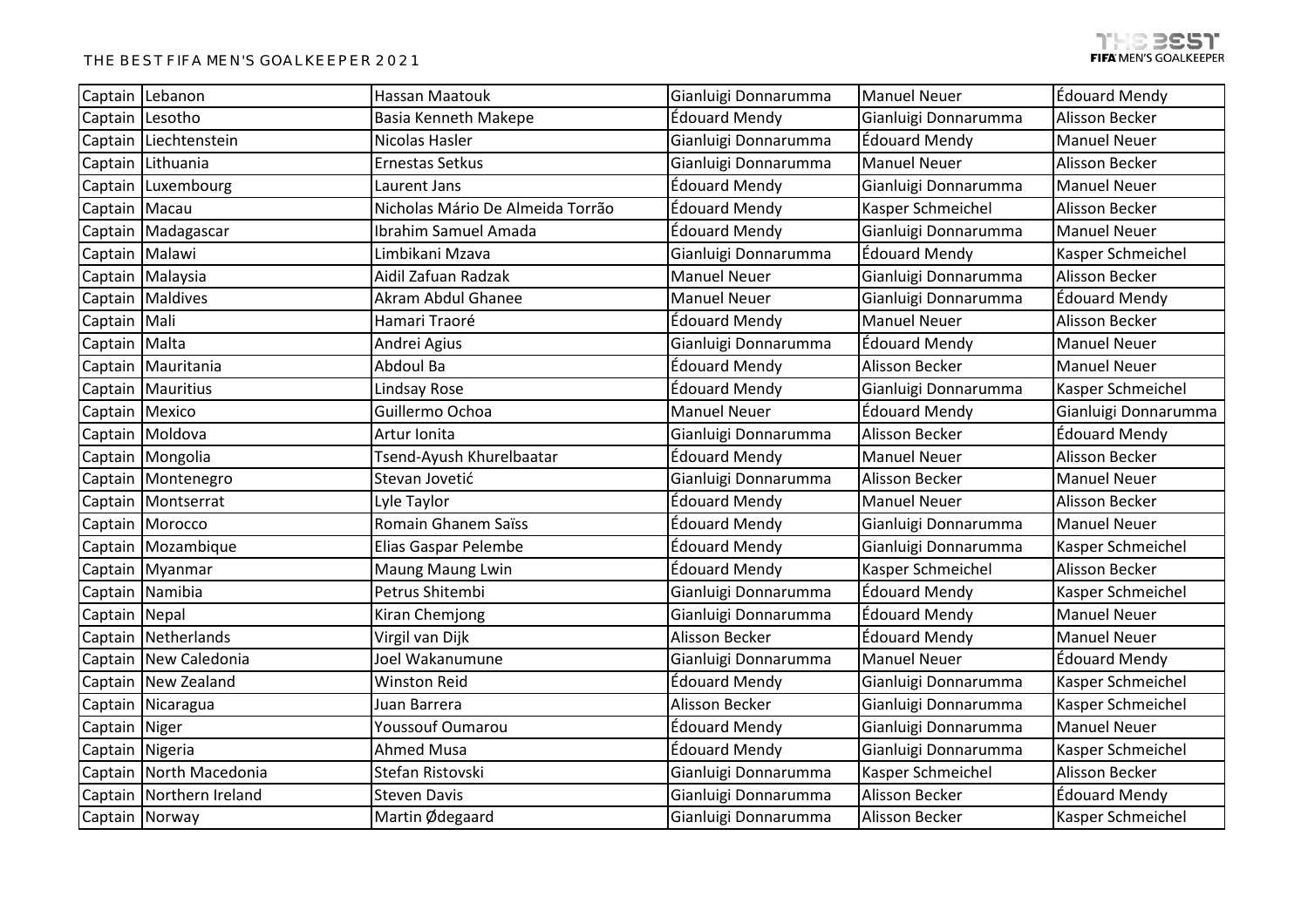| Captain Oman   |                               | Mohsin Jouhar                | <b>Manuel Neuer</b>  | Gianluigi Donnarumma  | Alisson Becker       |
|----------------|-------------------------------|------------------------------|----------------------|-----------------------|----------------------|
|                | Captain Palestine             | Abdelatif Albahdari          | Gianluigi Donnarumma | <b>Édouard Mendy</b>  | <b>Manuel Neuer</b>  |
|                | Captain Panama                | Anibal Godoy                 | Gianluigi Donnarumma | Alisson Becker        | <b>Édouard Mendy</b> |
|                | Captain Papua New Guinea      | David Muta                   | Alisson Becker       | Édouard Mendy         | Kasper Schmeichel    |
| Captain        | Paraguay                      | Gustavo Gómez                | Gianluigi Donnarumma | Alisson Becker        | <b>Manuel Neuer</b>  |
| Captain Peru   |                               | José Paolo Guerrero Gonzales | <b>Manuel Neuer</b>  | <b>Édouard Mendy</b>  | Gianluigi Donnarumma |
|                | Captain Philippines           | Stephan Markus Schröck       | Gianluigi Donnarumma | <b>Manuel Neuer</b>   | Kasper Schmeichel    |
|                | Captain Poland                | Robert Lewandowski           | <b>Manuel Neuer</b>  | Gianluigi Donnarumma  | Alisson Becker       |
|                | Captain Portugal              | Cristiano Ronaldo            | Édouard Mendy        | Gianluigi Donnarumma  | Kasper Schmeichel    |
|                | Captain Puerto Rico           | Nicolas Cardona              | <b>Édouard Mendy</b> | <b>Manuel Neuer</b>   | Gianluigi Donnarumma |
| Captain Qatar  |                               | Hassan Alhaydos              | Édouard Mendy        | Gianluigi Donnarumma  | Alisson Becker       |
|                | Captain Republic of Ireland   | Seamus Coleman               | Gianluigi Donnarumma | Édouard Mendy         | <b>Manuel Neuer</b>  |
|                | Captain Romania               | Vlad Chiricheș               | Gianluigi Donnarumma | <b>Alisson Becker</b> | <b>Édouard Mendy</b> |
| Captain Russia |                               | Georgii Dzhikiia             | Gianluigi Donnarumma | Édouard Mendy         | <b>Manuel Neuer</b>  |
|                | Captain Rwanda                | Haruna Niyonzima             | Édouard Mendy        | <b>Manuel Neuer</b>   | Kasper Schmeichel    |
| Captain Samoa  |                               | Andrew Setefano              | Gianluigi Donnarumma | <b>Manuel Neuer</b>   | Édouard Mendy        |
|                | Captain San Marino            | Manuel Battistini            | Alisson Becker       | Édouard Mendy         | Gianluigi Donnarumma |
|                | Captain São Tomé and Príncipe | Joazhifel Sousa Pontes       | Édouard Mendy        | Gianluigi Donnarumma  | Alisson Becker       |
|                | Captain Saudi Arabia          | Salman Alfaraj               | <b>Manuel Neuer</b>  | Alisson Becker        | Gianluigi Donnarumma |
|                | Captain Scotland              | Andrew Robertson             | Alisson Becker       | <b>Édouard Mendy</b>  | Gianluigi Donnarumma |
|                | Captain Senegal               | Kalidou Koulibaly            | Édouard Mendy        | <b>Manuel Neuer</b>   | Gianluigi Donnarumma |
| Captain Serbia |                               | Dušan Tadić                  | Gianluigi Donnarumma | <b>Édouard Mendy</b>  | <b>Manuel Neuer</b>  |
|                | Captain Sierra Leone          | Yeami Dunia                  | Édouard Mendy        | Gianluigi Donnarumma  | Alisson Becker       |
|                | Captain Singapore             | <b>Hariss Harun</b>          | Édouard Mendy        | Gianluigi Donnarumma  | Alisson Becker       |
|                | Captain Slovakia              | Marek Hamsik                 | <b>Manuel Neuer</b>  | Gianluigi Donnarumma  | Kasper Schmeichel    |
|                | Captain Slovenia              | Jan Oblak                    | <b>Édouard Mendy</b> | Kasper Schmeichel     | Gianluigi Donnarumma |
|                | Captain Solomon Islands       | Jerry Donga                  | <b>Manuel Neuer</b>  | Alisson Becker        | <b>Édouard Mendy</b> |
|                | Captain Somalia               | <b>Omar Mohamed</b>          | Édouard Mendy        | Gianluigi Donnarumma  | <b>Manuel Neuer</b>  |
|                | Captain South Africa          | Ronwen Williams              | Édouard Mendy        | Gianluigi Donnarumma  | Alisson Becker       |
|                | Captain South Sudan           | Peter Mabok                  | Édouard Mendy        | Gianluigi Donnarumma  | <b>Manuel Neuer</b>  |
| Captain Spain  |                               | Sergio Busquets Burgos       | Gianluigi Donnarumma | Édouard Mendy         | <b>Manuel Neuer</b>  |
|                | Captain Sri Lanka             | Sujan Perera                 | Édouard Mendy        | Gianluigi Donnarumma  | <b>Manuel Neuer</b>  |
|                | Captain St Kitts and Nevis    | Julani Archibald             | Édouard Mendy        | Gianluigi Donnarumma  | <b>Manuel Neuer</b>  |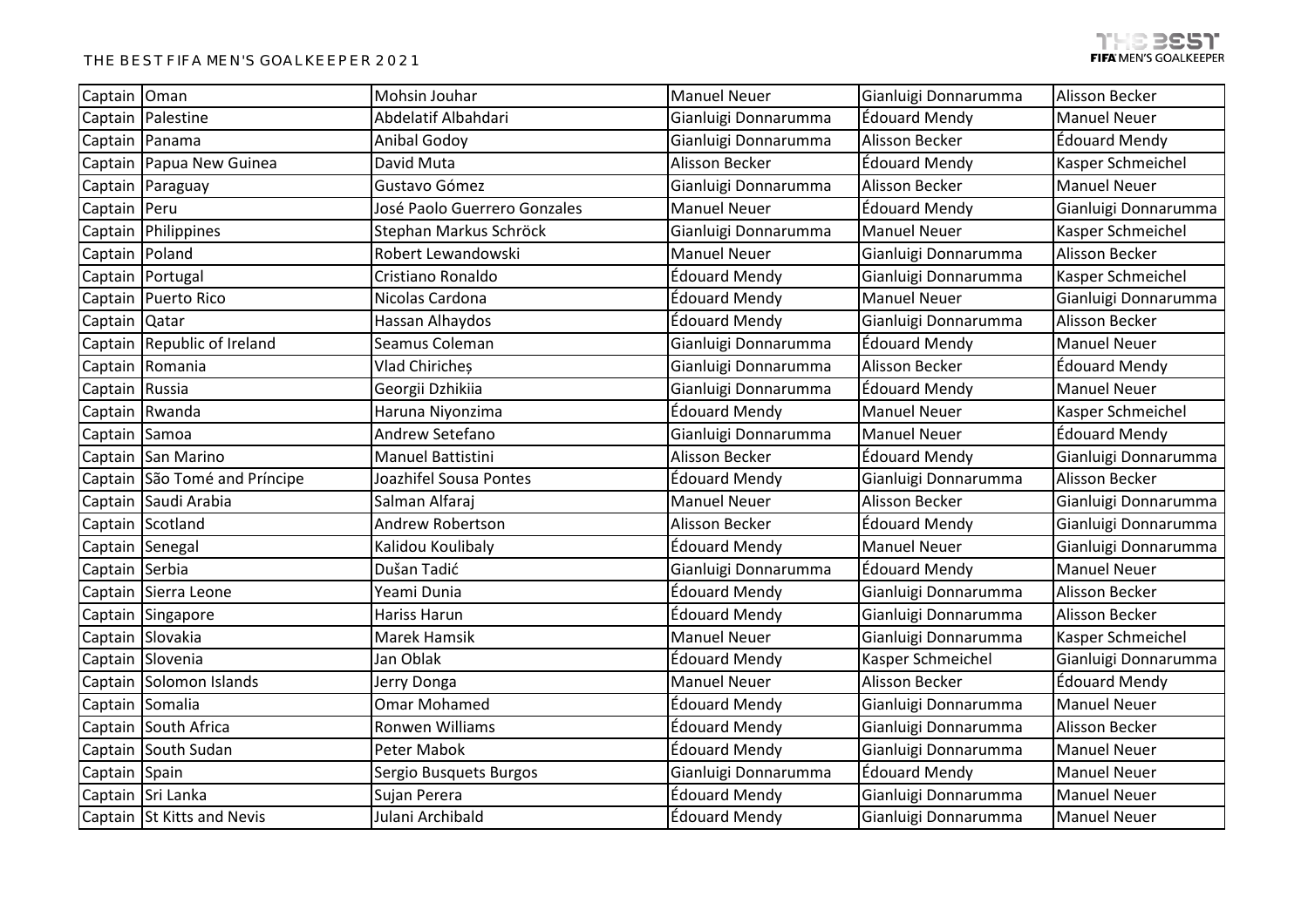|                | Captain St Lucia                      | <b>Melvin Doxilly</b>      | Édouard Mendy        | Gianluigi Donnarumma  | <b>Manuel Neuer</b>   |
|----------------|---------------------------------------|----------------------------|----------------------|-----------------------|-----------------------|
|                | Captain St Vincent and the Grenadines | Dorren Hamlet              | Édouard Mendy        | Gianluigi Donnarumma  | Kasper Schmeichel     |
|                | Captain Sweden                        | Victor Lindelöf            | Gianluigi Donnarumma | <b>Édouard Mendy</b>  | Kasper Schmeichel     |
|                | Captain Switzerland                   | Granit Xhaka               | Gianluigi Donnarumma | <b>Édouard Mendy</b>  | Alisson Becker        |
| Captain Syria  |                                       | Omar Alsomah               | Gianluigi Donnarumma | <b>Alisson Becker</b> | <b>Manuel Neuer</b>   |
| Captain Tahiti |                                       | Teaonui Tehau              | Édouard Mendy        | Gianluigi Donnarumma  | <b>Manuel Neuer</b>   |
| Captain        | Tajikistan                            | Alisher Dzhalilov          | Gianluigi Donnarumma | Édouard Mendy         | Alisson Becker        |
| Captain        | Tanzania                              | Mbwana Ally Samatta        | Édouard Mendy        | <b>Manuel Neuer</b>   | Gianluigi Donnarumma  |
| Captain        | Thailand                              | Chanathip Songkrasin       | Édouard Mendy        | <b>Alisson Becker</b> | Kasper Schmeichel     |
|                | Captain Timor-Leste                   | Armindo Correia De Almeida | <b>Manuel Neuer</b>  | Alisson Becker        | Kasper Schmeichel     |
| Captain Togo   |                                       | Dakonam Ortega Djené       | Édouard Mendy        | Gianluigi Donnarumma  | <b>Manuel Neuer</b>   |
| Captain Tonga  |                                       | Hemaloto Polovili          | <b>Manuel Neuer</b>  | Gianluigi Donnarumma  | <b>Édouard Mendy</b>  |
|                | Captain Trinidad and Tobago           | Khaleem Hyland             | Édouard Mendy        | <b>Alisson Becker</b> | <b>Manuel Neuer</b>   |
|                | Captain Tunisia                       | Youssef Msakni             | <b>Manuel Neuer</b>  | Gianluigi Donnarumma  | Édouard Mendy         |
| Captain Turkey |                                       | <b>Burak Yilmaz</b>        | Gianluigi Donnarumma | <b>Édouard Mendy</b>  | Alisson Becker        |
|                | Captain Turkmenistan                  | Arslan Amanov              | Gianluigi Donnarumma | Alisson Becker        | <b>Manuel Neuer</b>   |
|                | Captain Turks and Caicos Islands      | <b>Billy Forbes</b>        | Édouard Mendy        | Alisson Becker        | <b>Manuel Neuer</b>   |
|                | Captain Uganda                        | Emmanuel Arnold Okwi       | Gianluigi Donnarumma | Édouard Mendy         | <b>Manuel Neuer</b>   |
|                | Captain Ukraine                       | Andrii Piatov              | Édouard Mendy        | Gianluigi Donnarumma  | Kasper Schmeichel     |
|                | Captain United Arab Emirates          | <b>Ismaeil Matar</b>       | Gianluigi Donnarumma | <b>Édouard Mendy</b>  | <b>Alisson Becker</b> |
|                | Captain Uruguay                       | Diego Godín                | Gianluigi Donnarumma | <b>Manuel Neuer</b>   | Kasper Schmeichel     |
|                | Captain US Virgin Islands             | Lionel Brown               | Édouard Mendy        | Alisson Becker        | <b>Manuel Neuer</b>   |
| Captain USA    |                                       | <b>Tyler Adams</b>         | Édouard Mendy        | Gianluigi Donnarumma  | <b>Manuel Neuer</b>   |
|                | Captain Uzbekistan                    | <b>Eldor Shomurodov</b>    | Édouard Mendy        | <b>Manuel Neuer</b>   | Alisson Becker        |
|                | Captain Vanuatu                       | <b>Brian Kaltak</b>        | Édouard Mendy        | Alisson Becker        | <b>Manuel Neuer</b>   |
|                | Captain Venezuela                     | Tomás Rincón               | Gianluigi Donnarumma | <b>Édouard Mendy</b>  | <b>Manuel Neuer</b>   |
|                | Captain Vietnam                       | Que Ngoc Hai               | Édouard Mendy        | Gianluigi Donnarumma  | <b>Manuel Neuer</b>   |
| Captain Wales  |                                       | Gareth Bale                | Édouard Mendy        | Gianluigi Donnarumma  | Kasper Schmeichel     |
| Captain Yemen  |                                       | Sadeq Ahmed                | <b>Manuel Neuer</b>  | Édouard Mendy         | <b>Alisson Becker</b> |
|                | Captain Zambia                        | Enock Mwepu                | Édouard Mendy        | Gianluigi Donnarumma  | Alisson Becker        |
| Captain        | Zimbabwe                              | Knowledge Musona           | Alisson Becker       | <b>Édouard Mendy</b>  | <b>Manuel Neuer</b>   |
| Coach          | Afghanistan                           | Anosuh Dasgir              | Alisson Becker       | <b>Manuel Neuer</b>   | Kasper Schmeichel     |
| Coach          | Albania                               | Edoardo Reja               | Alisson Becker       | Gianluigi Donnarumma  | <b>Manuel Neuer</b>   |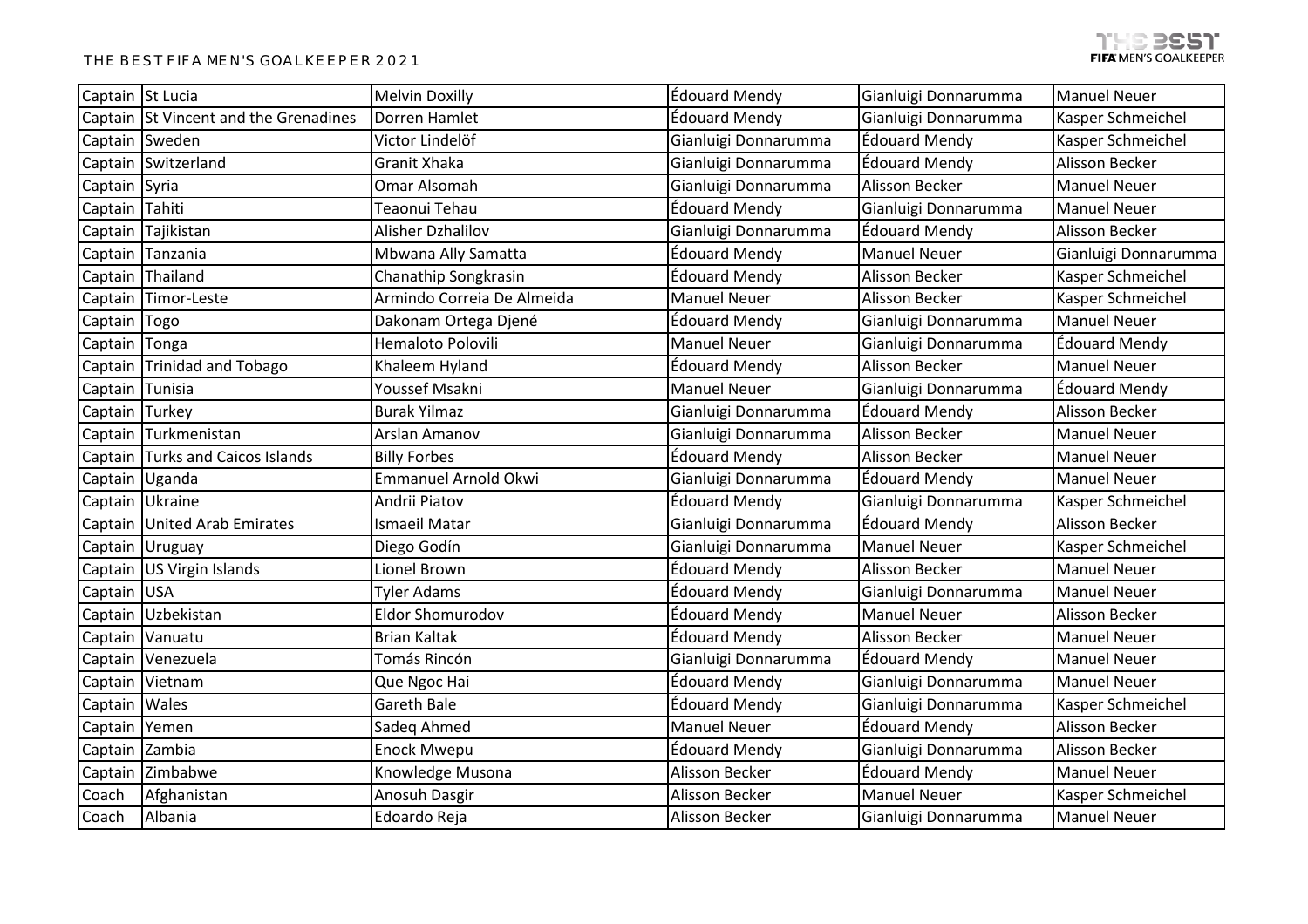| Coach | Algeria                       | Djamel Belmadi                  | Édouard Mendy         | Gianluigi Donnarumma  | Kasper Schmeichel     |
|-------|-------------------------------|---------------------------------|-----------------------|-----------------------|-----------------------|
| Coach | American Samoa                | Tunoa Lui                       | Gianluigi Donnarumma  | <b>Manuel Neuer</b>   | Édouard Mendy         |
| Coach | Andorra                       | Koldo Alvarez De Eulate         | Édouard Mendy         | Gianluigi Donnarumma  | Kasper Schmeichel     |
| Coach | Angola                        | Pedro Valdemar Soares Goncalves | Alisson Becker        | Gianluigi Donnarumma  | <b>Manuel Neuer</b>   |
| Coach | Anguilla                      | Stern John                      | Gianluigi Donnarumma  | Kasper Schmeichel     | Édouard Mendy         |
| Coach | Antigua and Barbuda           | Lenny Hewlett                   | Alisson Becker        | Édouard Mendy         | Kasper Schmeichel     |
| Coach | Argentina                     | Lionel Scaloni                  | <b>Manuel Neuer</b>   | Gianluigi Donnarumma  | Kasper Schmeichel     |
| Coach | Armenia                       | Joaquín Jesús Caparros Camino   | Gianluigi Donnarumma  | Alisson Becker        | Édouard Mendy         |
| Coach | Aruba                         | <b>Stanley Purl Menzo</b>       | Édouard Mendy         | <b>Alisson Becker</b> | Gianluigi Donnarumma  |
| Coach | Australia                     | Graham Arnold                   | Gianluigi Donnarumma  | <b>Édouard Mendy</b>  | Alisson Becker        |
| Coach | Austria                       | Franco Foda                     | <b>Manuel Neuer</b>   | Gianluigi Donnarumma  | Alisson Becker        |
| Coach | Azerbaijan                    | Gianni De Biasi                 | <b>Manuel Neuer</b>   | Alisson Becker        | Gianluigi Donnarumma  |
| Coach | <b>Bahamas</b>                | Nesly Jean                      | Édouard Mendy         | <b>Alisson Becker</b> | Gianluigi Donnarumma  |
| Coach | <b>Bahrain</b>                | Hélio Filupe Dias Sousa         | Édouard Mendy         | Gianluigi Donnarumma  | Alisson Becker        |
| Coach | Bangladesh                    | <b>Paul Smalley</b>             | Kasper Schmeichel     | Alisson Becker        | Édouard Mendy         |
| Coach | <b>Barbados</b>               | <b>Russell Latapy</b>           | Édouard Mendy         | Kasper Schmeichel     | Alisson Becker        |
| Coach | <b>Belarus</b>                | Heorhi Kandratsyeu              | Gianluigi Donnarumma  | <b>Manuel Neuer</b>   | Alisson Becker        |
| Coach | Belgium                       | Roberto Martínez                | Gianluigi Donnarumma  | <b>Édouard Mendy</b>  | Kasper Schmeichel     |
| Coach | <b>Belize</b>                 | Dae Pelayo                      | <b>Manuel Neuer</b>   | <b>Édouard Mendy</b>  | Kasper Schmeichel     |
| Coach | Benin                         | Michel Dussuyer                 | Édouard Mendy         | Gianluigi Donnarumma  | Kasper Schmeichel     |
| Coach | Bermuda                       | Kyle Lightbourne                | Gianluigi Donnarumma  | <b>Manuel Neuer</b>   | Édouard Mendy         |
| Coach | Bhutan                        | Pema Dorji                      | Édouard Mendy         | Alisson Becker        | <b>Manuel Neuer</b>   |
| Coach | <b>Bolivia</b>                | César Alejandro Farías          | Gianluigi Donnarumma  | Édouard Mendy         | <b>Manuel Neuer</b>   |
| Coach | Bosnia and Herzegovina        | Ivaylo Petev Bogdanov           | <b>Manuel Neuer</b>   | Alisson Becker        | Gianluigi Donnarumma  |
| Coach | Botswana                      | Letang Kgengwenyane             | Édouard Mendy         | Alisson Becker        | Kasper Schmeichel     |
| Coach | <b>Brazil</b>                 | Adenor Bachi                    | Alisson Becker        | <b>Manuel Neuer</b>   | Kasper Schmeichel     |
| Coach | <b>British Virgin Islands</b> | Chris Kiwomya                   | Gianluigi Donnarumma  | <b>Alisson Becker</b> | Édouard Mendy         |
| Coach | Brunei Darussalam             | Raja Krishnasamy                | <b>Alisson Becker</b> | Gianluigi Donnarumma  | Édouard Mendy         |
| Coach | <b>Bulgaria</b>               | <b>Yasen Petrov</b>             | Gianluigi Donnarumma  | <b>Alisson Becker</b> | Kasper Schmeichel     |
| Coach | <b>Burkina Faso</b>           | Kamou Malo                      | Édouard Mendy         | Alisson Becker        | Gianluigi Donnarumma  |
| Coach | Burundi                       | Jimmy Ndayizeye                 | <b>Manuel Neuer</b>   | Gianluigi Donnarumma  | Édouard Mendy         |
| Coach | Cabo Verde                    | Pedro Leitao Brito              | Édouard Mendy         | <b>Manuel Neuer</b>   | Gianluigi Donnarumma  |
| Coach | Cambodia                      | <b>Ryu Hirose</b>               | Kasper Schmeichel     | Gianluigi Donnarumma  | <b>Alisson Becker</b> |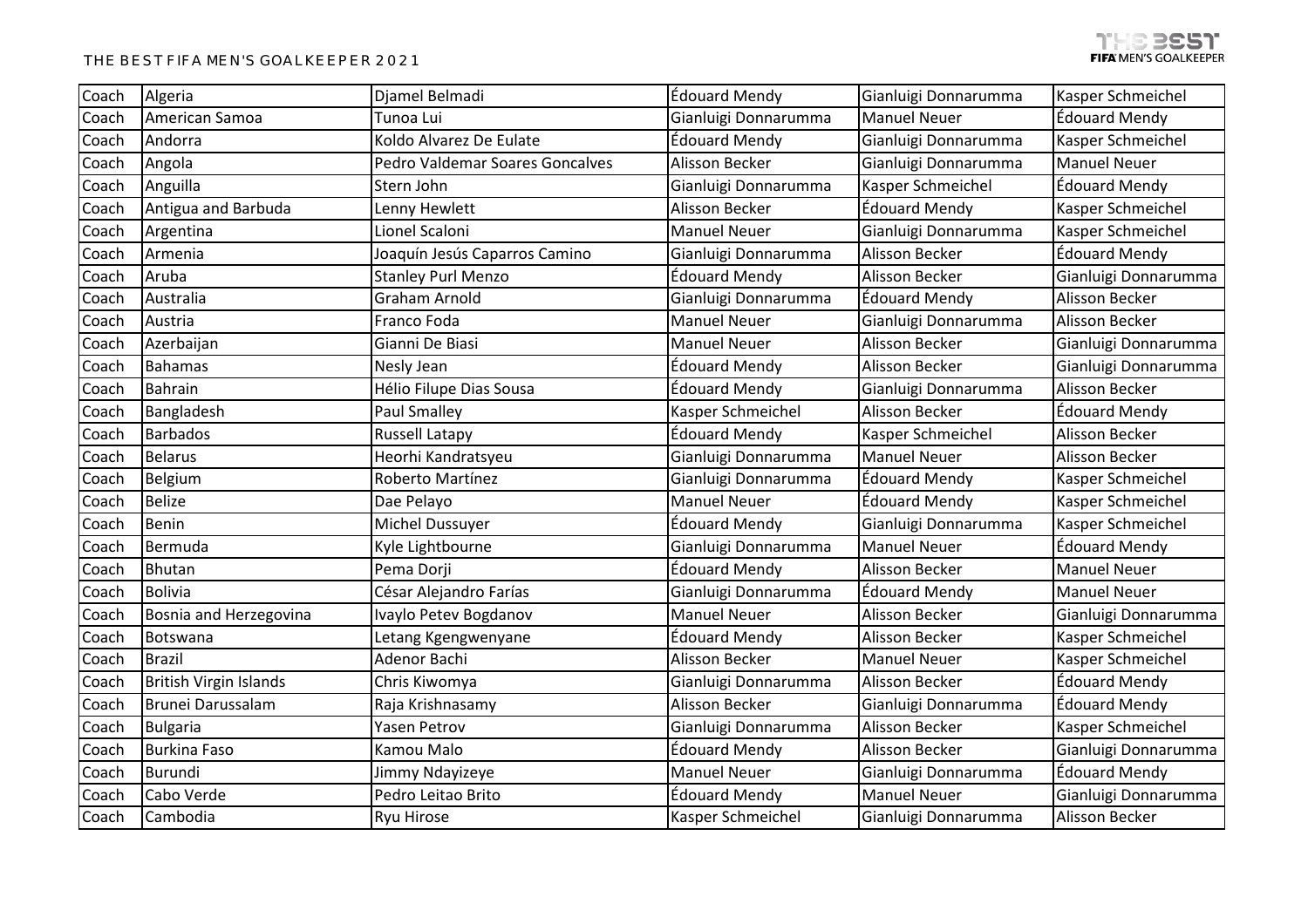| Coach | Cameroon                 | Antonio Conceição Oliveira    | <b>Édouard Mendy</b> | Gianluigi Donnarumma  | <b>Manuel Neuer</b>  |
|-------|--------------------------|-------------------------------|----------------------|-----------------------|----------------------|
| Coach | Canada                   | John Herdman                  | Gianluigi Donnarumma | <b>Édouard Mendy</b>  | <b>Manuel Neuer</b>  |
| Coach | Cayman Islands           | Alexander González Garcés     | Édouard Mendy        | Gianluigi Donnarumma  | <b>Manuel Neuer</b>  |
| Coach | Central African Republic | Raoul Savoy                   | Édouard Mendy        | Kasper Schmeichel     | Alisson Becker       |
| Coach | Chad                     | Amane Adoum Tounia            | Gianluigi Donnarumma | <b>Alisson Becker</b> | Édouard Mendy        |
| Coach | Chile                    | Martín Lasarte Arrospide      | Alisson Becker       | <b>Manuel Neuer</b>   | Édouard Mendy        |
| Coach | China PR                 | Tie Li                        | Gianluigi Donnarumma | <b>Manuel Neuer</b>   | <b>Édouard Mendy</b> |
| Coach | Chinese Taipei           | Yeh Hsien-Chung               | <b>Manuel Neuer</b>  | Alisson Becker        | Kasper Schmeichel    |
| Coach | Colombia                 | Reinaldo Rueda Rivera         | Édouard Mendy        | Gianluigi Donnarumma  | Kasper Schmeichel    |
| Coach | Comoros                  | Amir Abdou                    | Édouard Mendy        | Gianluigi Donnarumma  | Alisson Becker       |
| Coach | Congo                    | Put Paul Joseph F             | Gianluigi Donnarumma | <b>Alisson Becker</b> | <b>Édouard Mendy</b> |
| Coach | Cook Islands             | Eukana Tahiri                 | Alisson Becker       | Édouard Mendy         | Gianluigi Donnarumma |
| Coach | Costa Rica               | Luis Fernando Suárez          | Alisson Becker       | <b>Édouard Mendy</b>  | <b>Manuel Neuer</b>  |
| Coach | Côte d'Ivoire            | Patrice Beaumelle             | Gianluigi Donnarumma | <b>Édouard Mendy</b>  | <b>Manuel Neuer</b>  |
| Coach | Croatia                  | Zlatko Dalić                  | Gianluigi Donnarumma | Kasper Schmeichel     | Édouard Mendy        |
| Coach | Cuba                     | Pablo Elier Sánchez Salgado   | Gianluigi Donnarumma | <b>Manuel Neuer</b>   | Alisson Becker       |
| Coach | Curaçao                  | Patrick Stephan Kluivert      | Édouard Mendy        | <b>Manuel Neuer</b>   | Gianluigi Donnarumma |
| Coach | Cyprus                   | Nikolaos Kostenoglou          | Gianluigi Donnarumma | <b>Édouard Mendy</b>  | <b>Manuel Neuer</b>  |
| Coach | Czech Republic           | Jaroslav Šilhavý              | Gianluigi Donnarumma | <b>Manuel Neuer</b>   | Alisson Becker       |
| Coach | Denmark                  | Kasper Hjulmand               | Kasper Schmeichel    | <b>Édouard Mendy</b>  | Alisson Becker       |
| Coach | Djibouti                 | Mohamed Meraneh Hassan        | Édouard Mendy        | Gianluigi Donnarumma  | Alisson Becker       |
| Coach | Dominica                 | Rajesh Latchoo                | Édouard Mendy        | <b>Manuel Neuer</b>   | Kasper Schmeichel    |
| Coach | Dominican Republic       | <b>Walter Benítez Rosales</b> | Alisson Becker       | <b>Manuel Neuer</b>   | Édouard Mendy        |
| Coach | Ecuador                  | Gustavo Alfaro                | Alisson Becker       | Gianluigi Donnarumma  | Kasper Schmeichel    |
| Coach | Egypt                    | Carlos Queiroz                | Alisson Becker       | Gianluigi Donnarumma  | <b>Manuel Neuer</b>  |
| Coach | El Salvador              | Hugo Pérez                    | <b>Manuel Neuer</b>  | Gianluigi Donnarumma  | Édouard Mendy        |
| Coach | England                  | Gareth Southgate              | Édouard Mendy        | Gianluigi Donnarumma  | Kasper Schmeichel    |
| Coach | <b>Equatorial Guinea</b> | Juan Micha Obiang Bicogo      | Édouard Mendy        | <b>Manuel Neuer</b>   | Alisson Becker       |
| Coach | Eritrea                  | Alemseghed Efrem Haile        | <b>Manuel Neuer</b>  | <b>Alisson Becker</b> | Kasper Schmeichel    |
| Coach | Estonia                  | Thomas Häberli                | Gianluigi Donnarumma | <b>Manuel Neuer</b>   | Édouard Mendy        |
| Coach | Eswatini                 | Dominic Kunene                | <b>Manuel Neuer</b>  | Édouard Mendy         | Kasper Schmeichel    |
| Coach | Ethiopia                 | Wubetu Abate                  | Édouard Mendy        | Gianluigi Donnarumma  | Alisson Becker       |
| Coach | Faroe Islands            | Håkan Ericson                 | Alisson Becker       | <b>Manuel Neuer</b>   | Gianluigi Donnarumma |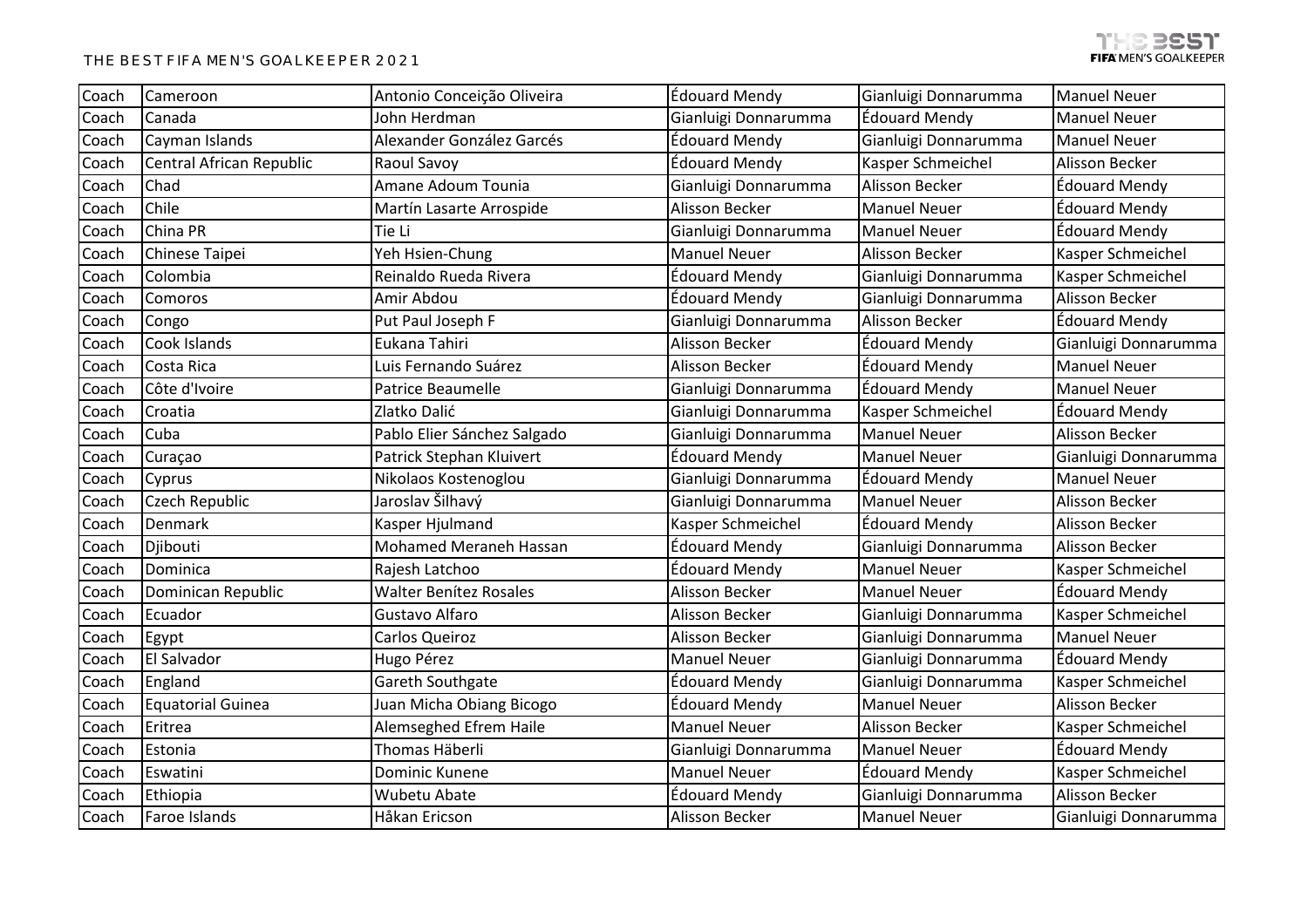| Coach | Fiji           | <b>Flemming Serritslev</b>   | Kasper Schmeichel     | Gianluigi Donnarumma  | Édouard Mendy        |
|-------|----------------|------------------------------|-----------------------|-----------------------|----------------------|
| Coach | Finland        | Markku Kanerva               | Gianluigi Donnarumma  | Édouard Mendy         | Kasper Schmeichel    |
| Coach | France         | Didier Deschamps             | <b>Manuel Neuer</b>   | Alisson Becker        | Édouard Mendy        |
| Coach | Gabon          | <b>Patrice Neveu</b>         | <b>Manuel Neuer</b>   | Gianluigi Donnarumma  | Édouard Mendy        |
| Coach | Gambia         | Tom Saintfiet                | Édouard Mendy         | Gianluigi Donnarumma  | Kasper Schmeichel    |
| Coach | Georgia        | <b>Willy Sagnol</b>          | <b>Manuel Neuer</b>   | Édouard Mendy         | Gianluigi Donnarumma |
| Coach | Germany        | Hansi Flick                  | <b>Manuel Neuer</b>   | Alisson Becker        | Édouard Mendy        |
| Coach | Ghana          | Milovan Rajevac              | <b>Manuel Neuer</b>   | Alisson Becker        | Édouard Mendy        |
| Coach | Gibraltar      | Julio Ribas                  | Gianluigi Donnarumma  | <b>Alisson Becker</b> | Édouard Mendy        |
| Coach | Greece         | Johannes Nicolaas Vant Schip | Gianluigi Donnarumma  | <b>Manuel Neuer</b>   | Alisson Becker       |
| Coach | Grenada        | Michael Findlay              | Alisson Becker        | <b>Manuel Neuer</b>   | Édouard Mendy        |
| Coach | Guam           | Sang Hoon Kim                | Alisson Becker        | <b>Manuel Neuer</b>   | <b>Édouard Mendy</b> |
| Coach | Guatemala      | Rafael Loredo Silva          | <b>Manuel Neuer</b>   | Alisson Becker        | Kasper Schmeichel    |
| Coach | Guinea         | Kaba Diawara                 | Édouard Mendy         | Gianluigi Donnarumma  | Alisson Becker       |
| Coach | Guyana         | Jamaal Shabazz               | Édouard Mendy         | Alisson Becker        | Kasper Schmeichel    |
| Coach | Haiti          | Jean-Jacques Pierre          | Édouard Mendy         | Gianluigi Donnarumma  | <b>Manuel Neuer</b>  |
| Coach | Honduras       | Hernán Darío Gómez Jaramillo | Gianluigi Donnarumma  | <b>Manuel Neuer</b>   | Édouard Mendy        |
| Coach | Hong Kong      | Cheung Kim Fung              | Alisson Becker        | Kasper Schmeichel     | Gianluigi Donnarumma |
| Coach | Hungary        | <b>Marco Rossi</b>           | <b>Manuel Neuer</b>   | Gianluigi Donnarumma  | Alisson Becker       |
| Coach | Iceland        | Arnar Vidarsson              | Gianluigi Donnarumma  | Édouard Mendy         | Alisson Becker       |
| Coach | India          | Igor Štimac                  | Gianluigi Donnarumma  | <b>Édouard Mendy</b>  | Alisson Becker       |
| Coach | Indonesia      | Taeyong Shin                 | Alisson Becker        | <b>Manuel Neuer</b>   | Édouard Mendy        |
| Coach | IR Iran        | Dragan Skočić                | Gianluigi Donnarumma  | Édouard Mendy         | <b>Manuel Neuer</b>  |
| Coach | Iraq           | Željko Petrović              | <b>Alisson Becker</b> | Gianluigi Donnarumma  | Kasper Schmeichel    |
| Coach | Israel         | Willi Ruttensteiner          | Gianluigi Donnarumma  | <b>Édouard Mendy</b>  | <b>Manuel Neuer</b>  |
| Coach | Italy          | Roberto Mancini              | Gianluigi Donnarumma  | <b>Manuel Neuer</b>   | Alisson Becker       |
| Coach | Jamaica        | <b>Theodore Whitmore</b>     | Édouard Mendy         | <b>Manuel Neuer</b>   | Kasper Schmeichel    |
| Coach | Japan          | Hajime Moriyasu              | Gianluigi Donnarumma  | Alisson Becker        | <b>Manuel Neuer</b>  |
| Coach | Jordan         | Adnan Hamad                  | Édouard Mendy         | Gianluigi Donnarumma  | <b>Manuel Neuer</b>  |
| Coach | Kazakhstan     | Talgat Baisufinov            | Gianluigi Donnarumma  | Kasper Schmeichel     | <b>Manuel Neuer</b>  |
| Coach | Kenya          | <b>Engin Firat</b>           | <b>Manuel Neuer</b>   | <b>Édouard Mendy</b>  | Kasper Schmeichel    |
| Coach | Korea DPR      | Jong Su Yun                  | Kasper Schmeichel     | Gianluigi Donnarumma  | Édouard Mendy        |
| Coach | Korea Republic | Paulo Jorge Gomes Bento      | Gianluigi Donnarumma  | <b>Édouard Mendy</b>  | <b>Manuel Neuer</b>  |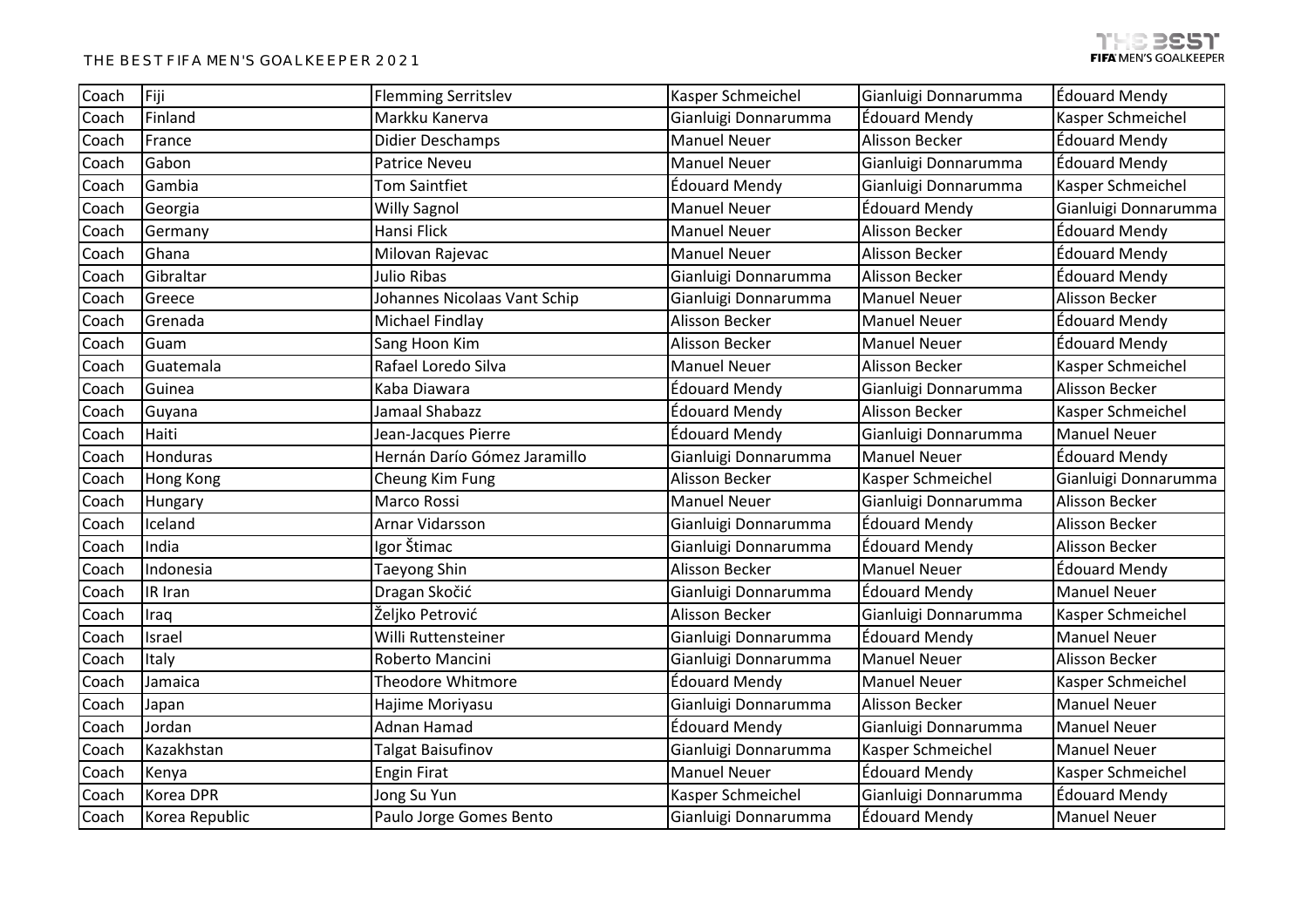| Coach | Kosovo          | Primož Gliha                      | Gianluigi Donnarumma | Édouard Mendy         | <b>Alisson Becker</b> |
|-------|-----------------|-----------------------------------|----------------------|-----------------------|-----------------------|
| Coach | Kuwait          | Carlos González Juárez            | <b>Manuel Neuer</b>  | Gianluigi Donnarumma  | Alisson Becker        |
| Coach | Kyrgyz Republic | Alexander Krestinin               | Gianluigi Donnarumma | <b>Manuel Neuer</b>   | Kasper Schmeichel     |
| Coach | Laos            | Selvaraj Vengadasalam             | Édouard Mendy        | Gianluigi Donnarumma  | Kasper Schmeichel     |
| Coach | Latvia          | Dainis Kazakevičs                 | Gianluigi Donnarumma | Édouard Mendy         | <b>Manuel Neuer</b>   |
| Coach | Lebanon         | Ivan Hasek                        | Gianluigi Donnarumma | <b>Manuel Neuer</b>   | Kasper Schmeichel     |
| Coach | Lesotho         | Leslie Makhetha Notsi             | Édouard Mendy        | Alisson Becker        | Gianluigi Donnarumma  |
| Coach | Liberia         | Peter Butler                      | Alisson Becker       | Gianluigi Donnarumma  | Édouard Mendy         |
| Coach | Libya           | Javier Clemente Lázaro            | <b>Manuel Neuer</b>  | Gianluigi Donnarumma  | Kasper Schmeichel     |
| Coach | Liechtenstein   | Martin Stocklasa                  | <b>Manuel Neuer</b>  | Kasper Schmeichel     | Alisson Becker        |
| Coach | Lithuania       | Valdas Ivanauskas                 | Gianluigi Donnarumma | <b>Manuel Neuer</b>   | Kasper Schmeichel     |
| Coach | Luxembourg      | Luc Holtz                         | Gianluigi Donnarumma | Édouard Mendy         | <b>Manuel Neuer</b>   |
| Coach | Macau           | Lázaro Oliveira                   | Édouard Mendy        | <b>Manuel Neuer</b>   | Kasper Schmeichel     |
| Coach | Madagascar      | Eric Rabesandratana               | Gianluigi Donnarumma | Édouard Mendy         | Kasper Schmeichel     |
| Coach | Malawi          | <b>Meck Mwase</b>                 | Édouard Mendy        | Alisson Becker        | Kasper Schmeichel     |
| Coach | Malaysia        | Cheng Hoe Tan                     | Gianluigi Donnarumma | <b>Alisson Becker</b> | Édouard Mendy         |
| Coach | <b>Maldives</b> | Francesco Moriero                 | Gianluigi Donnarumma | <b>Alisson Becker</b> | Édouard Mendy         |
| Coach | Mali            | Fousseni Diawara                  | Édouard Mendy        | Gianluigi Donnarumma  | <b>Manuel Neuer</b>   |
| Coach | Malta           | Devis Mangia                      | Gianluigi Donnarumma | <b>Édouard Mendy</b>  | <b>Manuel Neuer</b>   |
| Coach | Mauritania      | Didier Gomes Da Rosa              | Édouard Mendy        | Gianluigi Donnarumma  | <b>Manuel Neuer</b>   |
| Coach | Mauritius       | <b>Marie Pascal Tony Francois</b> | Édouard Mendy        | Gianluigi Donnarumma  | Alisson Becker        |
| Coach | Mexico          | Gerardo Martino                   | Édouard Mendy        | Gianluigi Donnarumma  | <b>Manuel Neuer</b>   |
| Coach | Moldova         | Serghei Clescenco                 | <b>Manuel Neuer</b>  | Gianluigi Donnarumma  | Kasper Schmeichel     |
| Coach | Mongolia        | Shuichi Mase                      | <b>Manuel Neuer</b>  | <b>Alisson Becker</b> | Kasper Schmeichel     |
| Coach | Montenegro      | Miodrag Radulović                 | Gianluigi Donnarumma | <b>Manuel Neuer</b>   | Kasper Schmeichel     |
| Coach | Montserrat      | William Donachie                  | Édouard Mendy        | Kasper Schmeichel     | <b>Manuel Neuer</b>   |
| Coach | Morocco         | Stéphane Gilli                    | Édouard Mendy        | Gianluigi Donnarumma  | Alisson Becker        |
| Coach | Mozambique      | Francisco Queriol Conde Júnior    | Édouard Mendy        | Gianluigi Donnarumma  | Alisson Becker        |
| Coach | Myanmar         | Antoine Hey                       | Gianluigi Donnarumma | Édouard Mendy         | Alisson Becker        |
| Coach | Namibia         | <b>Bobby Samaria</b>              | Gianluigi Donnarumma | <b>Alisson Becker</b> | Kasper Schmeichel     |
| Coach | Nepal           | Abdulah Almutairi                 | Édouard Mendy        | Gianluigi Donnarumma  | Alisson Becker        |
| Coach | Netherlands     | Louis van Gaal                    | <b>Manuel Neuer</b>  | Kasper Schmeichel     | Gianluigi Donnarumma  |
| Coach | New Caledonia   | Dominique Wacalie                 | <b>Manuel Neuer</b>  | Édouard Mendy         | Gianluigi Donnarumma  |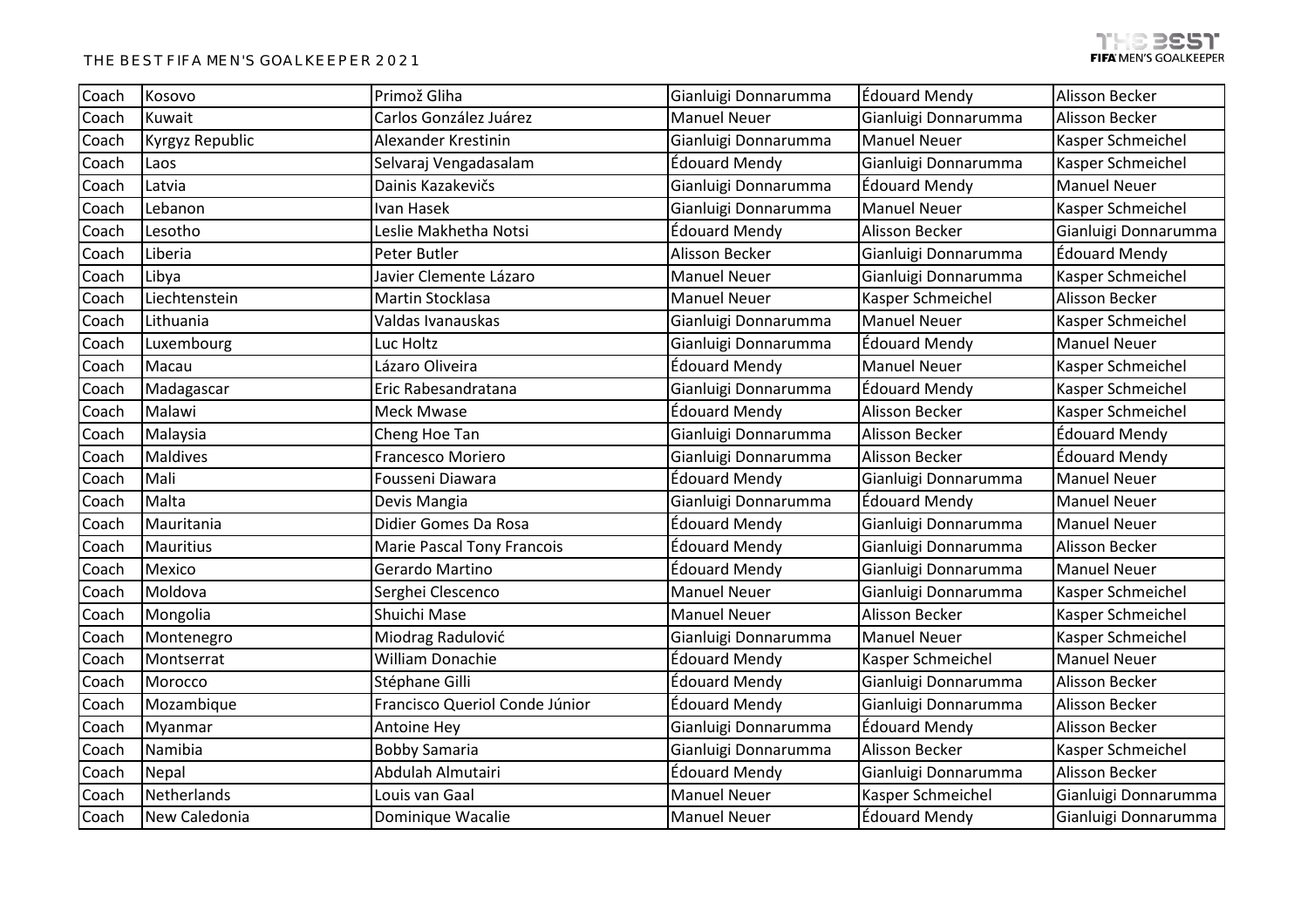| Coach | New Zealand         | Danny Hay                  | Gianluigi Donnarumma | Kasper Schmeichel     | <b>Manuel Neuer</b>   |
|-------|---------------------|----------------------------|----------------------|-----------------------|-----------------------|
| Coach | Nicaragua           | Juan Vita                  | <b>Manuel Neuer</b>  | Alisson Becker        | Édouard Mendy         |
| Coach | Niger               | Oumarou Seidou Diabaté     | Édouard Mendy        | <b>Manuel Neuer</b>   | <b>Alisson Becker</b> |
| Coach | Nigeria             | Salisu Yusuf               | Édouard Mendy        | Gianluigi Donnarumma  | <b>Manuel Neuer</b>   |
| Coach | North Macedonia     | Blagoja Milevski           | <b>Manuel Neuer</b>  | Gianluigi Donnarumma  | Édouard Mendy         |
| Coach | Northern Ireland    | Ian Baraclough             | Gianluigi Donnarumma | <b>Édouard Mendy</b>  | Alisson Becker        |
| Coach | Norway              | Ståle Solbakken            | Gianluigi Donnarumma | <b>Édouard Mendy</b>  | Kasper Schmeichel     |
| Coach | Oman                | Branko Ivanković           | <b>Manuel Neuer</b>  | Édouard Mendy         | Gianluigi Donnarumma  |
| Coach | Palestine           | Makram Daboub              | Gianluigi Donnarumma | <b>Manuel Neuer</b>   | Édouard Mendy         |
| Coach | Panama              | <b>Thomas Christiansen</b> | Kasper Schmeichel    | <b>Manuel Neuer</b>   | Alisson Becker        |
| Coach | Papua New Guinea    | Marcos Gusmao              | Kasper Schmeichel    | Alisson Becker        | <b>Édouard Mendy</b>  |
| Coach | Paraguay            | Guillermo Barros Schelotto | Alisson Becker       | Édouard Mendy         | Gianluigi Donnarumma  |
| Coach | Peru                | Ricardo Gareca             | Gianluigi Donnarumma | <b>Manuel Neuer</b>   | Alisson Becker        |
| Coach | Philippines         | <b>Stewart John Hall</b>   | Gianluigi Donnarumma | <b>Alisson Becker</b> | Édouard Mendy         |
| Coach | Poland              | Paulo Sousa                | <b>Manuel Neuer</b>  | Gianluigi Donnarumma  | Kasper Schmeichel     |
| Coach | Portugal            | <b>Fernando Santos</b>     | <b>Manuel Neuer</b>  | Gianluigi Donnarumma  | Alisson Becker        |
| Coach | <b>Puerto Rico</b>  | David Sarachan             | Alisson Becker       | Kasper Schmeichel     | Gianluigi Donnarumma  |
| Coach | Qatar               | Félix Sánchez Bas          | Gianluigi Donnarumma | <b>Manuel Neuer</b>   | Alisson Becker        |
| Coach | Republic of Ireland | Stephen Kenny              | Gianluigi Donnarumma | Kasper Schmeichel     | Édouard Mendy         |
| Coach | Romania             | Mirel Rădoi                | <b>Manuel Neuer</b>  | <b>Édouard Mendy</b>  | Gianluigi Donnarumma  |
| Coach | Russia              | Valeri Karpin              | Gianluigi Donnarumma | <b>Manuel Neuer</b>   | <b>Alisson Becker</b> |
| Coach | Rwanda              | Vincent Mashami            | Gianluigi Donnarumma | <b>Édouard Mendy</b>  | <b>Manuel Neuer</b>   |
| Coach | Samoa               | Matthew Calcott            | Kasper Schmeichel    | Édouard Mendy         | Alisson Becker        |
| Coach | San Marino          | Franco Varrella            | Gianluigi Donnarumma | <b>Manuel Neuer</b>   | Kasper Schmeichel     |
| Coach | Saudi Arabia        | Hervé Renard               | Gianluigi Donnarumma | <b>Édouard Mendy</b>  | Alisson Becker        |
| Coach | Scotland            | <b>Steve Clarke</b>        | Gianluigi Donnarumma | <b>Édouard Mendy</b>  | <b>Manuel Neuer</b>   |
| Coach | Senegal             | <b>Aliou Cisse</b>         | Édouard Mendy        | <b>Manuel Neuer</b>   | Gianluigi Donnarumma  |
| Coach | Serbia              | Dragan Stojković           | Gianluigi Donnarumma | <b>Alisson Becker</b> | Édouard Mendy         |
| Coach | Seychelles          | Vivian Both                | Édouard Mendy        | Gianluigi Donnarumma  | Alisson Becker        |
| Coach | Sierra Leone        | John Edward Keister        | <b>Manuel Neuer</b>  | Alisson Becker        | <b>Édouard Mendy</b>  |
| Coach | Singapore           | Tatsuma Yoshida            | Édouard Mendy        | <b>Manuel Neuer</b>   | Kasper Schmeichel     |
| Coach | Slovakia            | Štefan Tarkovič            | Édouard Mendy        | Gianluigi Donnarumma  | Alisson Becker        |
| Coach | Slovenia            | Kek Matjaž                 | <b>Manuel Neuer</b>  | Gianluigi Donnarumma  | Édouard Mendy         |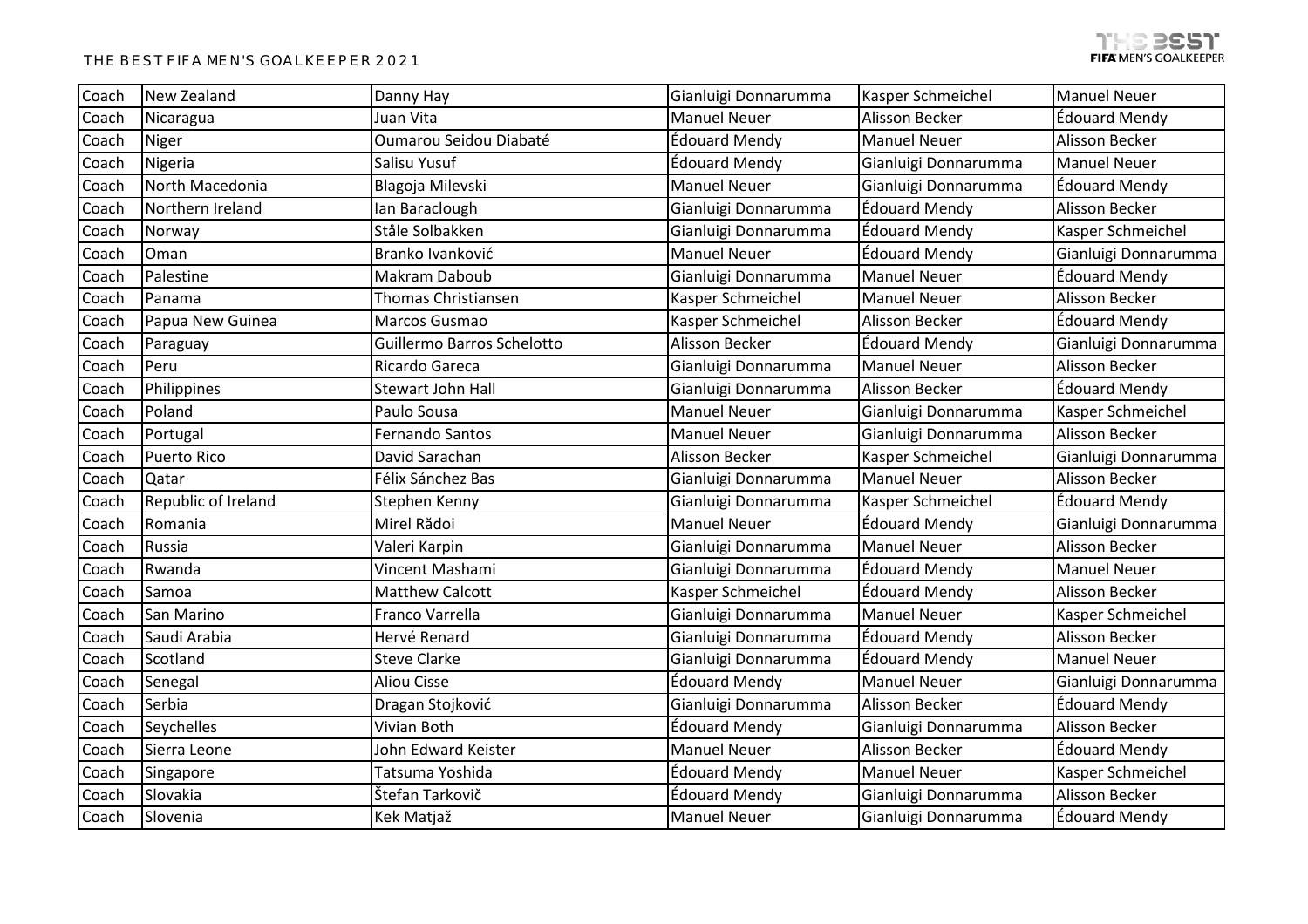| Coach | Solomon Islands                 | Felipe Vega-Arango            | <b>Manuel Neuer</b>  | <b>Édouard Mendy</b>  | Kasper Schmeichel     |
|-------|---------------------------------|-------------------------------|----------------------|-----------------------|-----------------------|
| Coach | Somalia                         | Omar Abdikarem                | Gianluigi Donnarumma | Édouard Mendy         | <b>Manuel Neuer</b>   |
| Coach | South Africa                    | Hugo Broos                    | Gianluigi Donnarumma | <b>Manuel Neuer</b>   | Kasper Schmeichel     |
| Coach | South Sudan                     | Stefano Cusin                 | Gianluigi Donnarumma | <b>Manuel Neuer</b>   | Édouard Mendy         |
| Coach | Spain                           | Luis Enrique Martínez         | Gianluigi Donnarumma | <b>Manuel Neuer</b>   | <b>Alisson Becker</b> |
| Coach | St Kitts and Nevis              | Ahmed Mohamed                 | Édouard Mendy        | <b>Manuel Neuer</b>   | Kasper Schmeichel     |
| Coach | St Lucia                        | <b>Francis Lastic</b>         | Édouard Mendy        | Alisson Becker        | <b>Manuel Neuer</b>   |
| Coach | St Vincent and the Grenadines   | Kendale Mercury               | Gianluigi Donnarumma | <b>Édouard Mendy</b>  | Alisson Becker        |
| Coach | Suriname                        | Biswajeet Kali                | Gianluigi Donnarumma | Édouard Mendy         | <b>Alisson Becker</b> |
| Coach | Sweden                          | Jan Andersson                 | Gianluigi Donnarumma | <b>Alisson Becker</b> | <b>Manuel Neuer</b>   |
| Coach | Switzerland                     | Murat Yakin                   | Gianluigi Donnarumma | Alisson Becker        | <b>Manuel Neuer</b>   |
| Coach | Syria                           | Tita Valeriu                  | Gianluigi Donnarumma | <b>Manuel Neuer</b>   | Kasper Schmeichel     |
| Coach | Tahiti                          | Samuel García                 | Édouard Mendy        | <b>Manuel Neuer</b>   | Gianluigi Donnarumma  |
| Coach | Tajikistan                      | Mubin Ergashev                | Gianluigi Donnarumma | Kasper Schmeichel     | Édouard Mendy         |
| Coach | Tanzania                        | Kim Poulsen                   | Alisson Becker       | Édouard Mendy         | <b>Manuel Neuer</b>   |
| Coach | Thailand                        | <b>Alexandre Polking</b>      | Alisson Becker       | <b>Manuel Neuer</b>   | Gianluigi Donnarumma  |
| Coach | Timor-Leste                     | Fábio Joaquim Maciel da Silva | Édouard Mendy        | Alisson Becker        | Gianluigi Donnarumma  |
| Coach | Togo                            | Paulo Duarte                  | Édouard Mendy        | <b>Manuel Neuer</b>   | Kasper Schmeichel     |
| Coach | Tonga                           | Mark Bell Uhatahi             | Gianluigi Donnarumma | <b>Manuel Neuer</b>   | Kasper Schmeichel     |
| Coach | Trinidad and Tobago             | Angus Eve                     | <b>Manuel Neuer</b>  | Gianluigi Donnarumma  | Édouard Mendy         |
| Coach | Tunisia                         | Mondher Kebaier               | Gianluigi Donnarumma | Édouard Mendy         | <b>Alisson Becker</b> |
| Coach | Turkey                          | Stefan Kuntz                  | <b>Manuel Neuer</b>  | Gianluigi Donnarumma  | Kasper Schmeichel     |
| Coach | <b>Turks and Caicos Islands</b> | <b>Shavar Thomas</b>          | Alisson Becker       | Gianluigi Donnarumma  | Édouard Mendy         |
| Coach | Uganda                          | Milutin Sredojević            | Édouard Mendy        | Gianluigi Donnarumma  | Alisson Becker        |
| Coach | Ukraine                         | <b>Oleksandr Petrakov</b>     | Alisson Becker       | <b>Manuel Neuer</b>   | Gianluigi Donnarumma  |
| Coach | <b>United Arab Emirates</b>     | Lambertus van Marwijk         | Alisson Becker       | Édouard Mendy         | <b>Manuel Neuer</b>   |
| Coach | Uruguay                         | Gustavo Ferreyra Briozzo      | <b>Manuel Neuer</b>  | Alisson Becker        | Gianluigi Donnarumma  |
| Coach | <b>US Virgin Islands</b>        | Gilberto Damiano              | Alisson Becker       | Gianluigi Donnarumma  | Édouard Mendy         |
| Coach | <b>USA</b>                      | Gregg Berhalter               | Édouard Mendy        | Kasper Schmeichel     | Alisson Becker        |
| Coach | Uzbekistan                      | Srečko Katanec                | Gianluigi Donnarumma | <b>Édouard Mendy</b>  | <b>Manuel Neuer</b>   |
| Coach | Vanuatu                         | <b>Etienne Mermer</b>         | Gianluigi Donnarumma | <b>Édouard Mendy</b>  | Kasper Schmeichel     |
| Coach | Venezuela                       | José Pékerman                 | Gianluigi Donnarumma | Kasper Schmeichel     | Alisson Becker        |
| Coach | Vietnam                         | Park Hangseo                  | Gianluigi Donnarumma | <b>Édouard Mendy</b>  | <b>Manuel Neuer</b>   |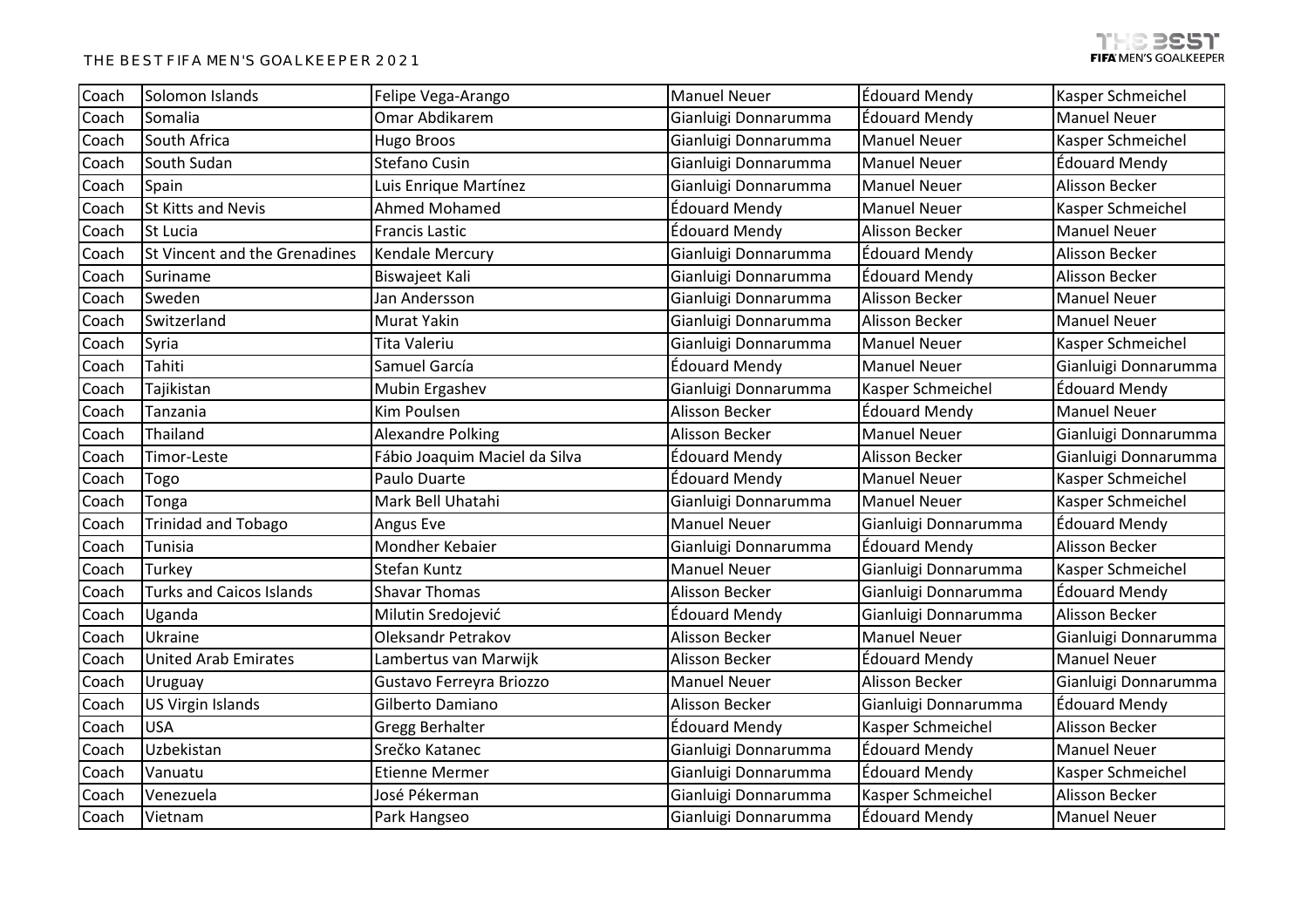| Coach | Wales                         | Robert Page                 | Kasper Schmeichel    | <b>Manuel Neuer</b>   | <b>Alisson Becker</b> |
|-------|-------------------------------|-----------------------------|----------------------|-----------------------|-----------------------|
| Coach | Yemen                         | Ahmed Ali Qassem Aldharab   | <b>Manuel Neuer</b>  | Alisson Becker        | Édouard Mendy         |
| Coach | Zambia                        | Aljoša Asanović             | Gianluigi Donnarumma | <b>Alisson Becker</b> | Édouard Mendy         |
| Coach | Zimbabwe                      | Norman T Mapeza             | Gianluigi Donnarumma | Édouard Mendy         | <b>Manuel Neuer</b>   |
| Media | Afghanistan                   | Sayer Zaland                | Gianluigi Donnarumma | Alisson Becker        | Édouard Mendy         |
| Media | Albania                       | Pano Xhixho                 | Gianluigi Donnarumma | <b>Édouard Mendy</b>  | <b>Manuel Neuer</b>   |
| Media | Algeria                       | Mohamed Rachid Belarbi      | Édouard Mendy        | Gianluigi Donnarumma  | Alisson Becker        |
| Media | Andorra                       | <b>Victor Duaso Saludas</b> | <b>Manuel Neuer</b>  | Gianluigi Donnarumma  | Édouard Mendy         |
| Media | Angola                        | Geraldo Quiala              | Gianluigi Donnarumma | <b>Manuel Neuer</b>   | Alisson Becker        |
| Media | Antigua and Barbuda           | Astel Joseph                | <b>Manuel Neuer</b>  | Édouard Mendy         | Alisson Becker        |
| Media | Argentina                     | Claudio Mauri               | Gianluigi Donnarumma | <b>Édouard Mendy</b>  | <b>Manuel Neuer</b>   |
| Media | Armenia                       | Robert Gasparyan            | Gianluigi Donnarumma | Édouard Mendy         | <b>Manuel Neuer</b>   |
| Media | Aruba                         | Seever Krozendijk           | Gianluigi Donnarumma | <b>Édouard Mendy</b>  | Alisson Becker        |
| Media | Australia                     | Simon Hill                  | Gianluigi Donnarumma | <b>Édouard Mendy</b>  | <b>Alisson Becker</b> |
| Media | Austria                       | Gerhard Lackner             | Kasper Schmeichel    | Alisson Becker        | <b>Manuel Neuer</b>   |
| Media | Azerbaijan                    | Rasim Movsumzadeh           | Gianluigi Donnarumma | Kasper Schmeichel     | Édouard Mendy         |
| Media | <b>Bahamas</b>                | Simba French                | Gianluigi Donnarumma | Édouard Mendy         | Kasper Schmeichel     |
| Media | Bahrain                       | Abdulla Ashoor              | Gianluigi Donnarumma | Édouard Mendy         | Alisson Becker        |
| Media | Bangladesh                    | Raihan Mahmoof              | Gianluigi Donnarumma | Alisson Becker        | Kasper Schmeichel     |
| Media | <b>Barbados</b>               | Anmar Goodridge-Boyce       | Gianluigi Donnarumma | Édouard Mendy         | <b>Alisson Becker</b> |
| Media | <b>Belarus</b>                | Sergey Nikolaev             | Gianluigi Donnarumma | Édouard Mendy         | Kasper Schmeichel     |
| Media | Belgium                       | <b>Kristof Terreur</b>      | Édouard Mendy        | Gianluigi Donnarumma  | Alisson Becker        |
| Media | <b>Belize</b>                 | <b>Ruben Morales</b>        | Alisson Becker       | <b>Édouard Mendy</b>  | Gianluigi Donnarumma  |
| Media | Benin                         | Félix Pépéripé Sohoundé     | Édouard Mendy        | <b>Manuel Neuer</b>   | Gianluigi Donnarumma  |
| Media | <b>Bhutan</b>                 | Namgay Zam                  | <b>Manuel Neuer</b>  | Édouard Mendy         | Alisson Becker        |
| Media | Bolivia                       | Alfonso Arévalo Aranibar    | Édouard Mendy        | Kasper Schmeichel     | Gianluigi Donnarumma  |
| Media | Bosnia and Herzegovina        | Emir Delić                  | <b>Manuel Neuer</b>  | Alisson Becker        | Kasper Schmeichel     |
| Media | Botswana                      | Duncan Kgangkenna           | <b>Manuel Neuer</b>  | <b>Alisson Becker</b> | Édouard Mendy         |
| Media | <b>Brazil</b>                 | Martín Fernandez            | Édouard Mendy        | Gianluigi Donnarumma  | Kasper Schmeichel     |
| Media | <b>British Virgin Islands</b> | Charles Jackson             | Édouard Mendy        | Gianluigi Donnarumma  | Alisson Becker        |
| Media | <b>Bulgaria</b>               | Boychev Boyan               | Gianluigi Donnarumma | Édouard Mendy         | <b>Manuel Neuer</b>   |
| Media | <b>Burkina Faso</b>           | Siriki Drame                | Édouard Mendy        | <b>Manuel Neuer</b>   | Gianluigi Donnarumma  |
| Media | Burundi                       | Evariste Nzikobanyanka      | Édouard Mendy        | <b>Manuel Neuer</b>   | Gianluigi Donnarumma  |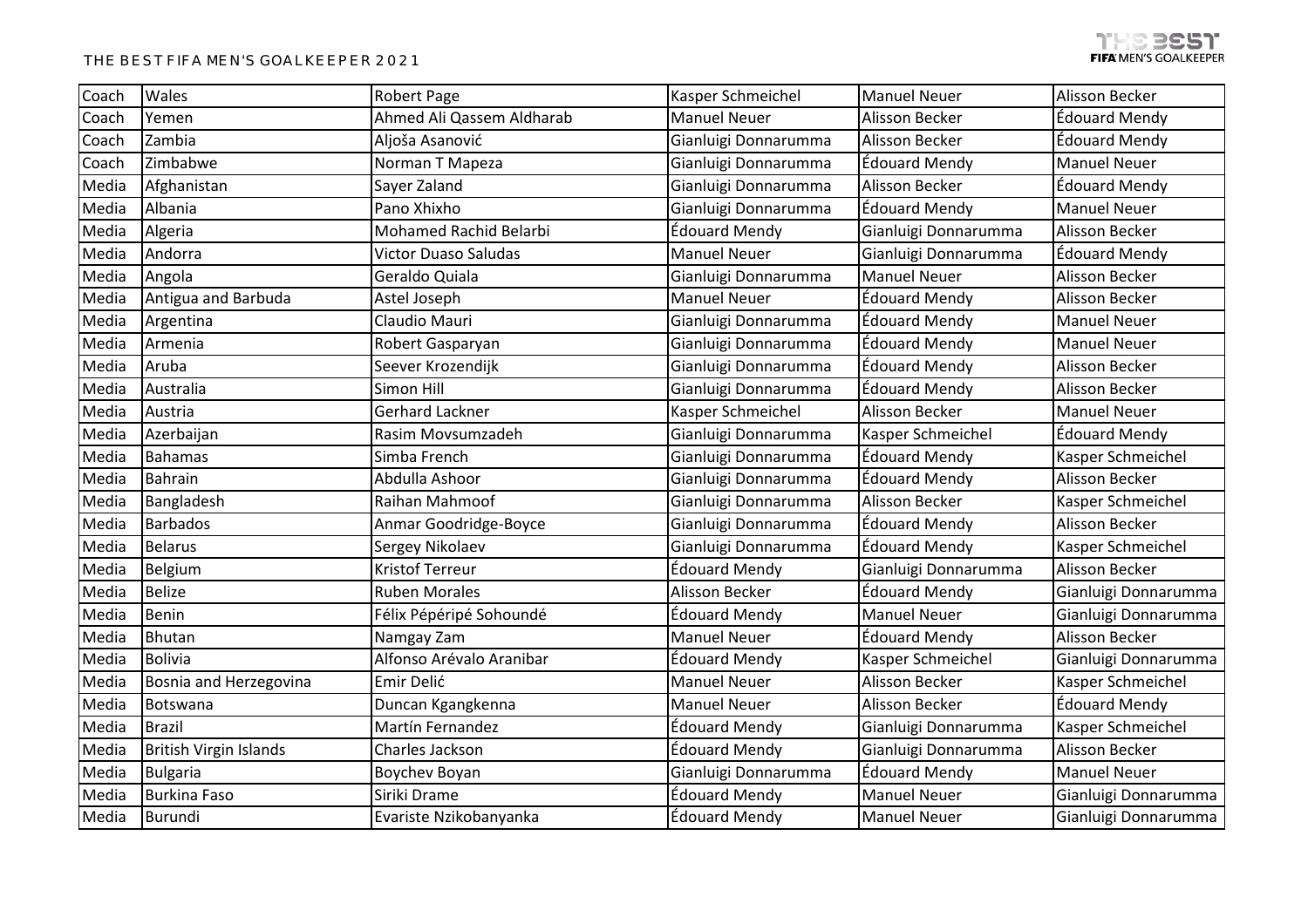| Media | Cabo Verde               | Simão Rodrigues                 | <b>Manuel Neuer</b>  | Gianluigi Donnarumma | Édouard Mendy        |
|-------|--------------------------|---------------------------------|----------------------|----------------------|----------------------|
| Media | Cambodia                 | Chamroeun Ung                   | Édouard Mendy        | Gianluigi Donnarumma | Kasper Schmeichel    |
| Media | Cameroon                 | <b>Emmanuel Gustave Samnick</b> | Gianluigi Donnarumma | Alisson Becker       | Édouard Mendy        |
| Media | Canada                   | Neil Davidson                   | Gianluigi Donnarumma | <b>Manuel Neuer</b>  | Édouard Mendy        |
| Media | Cayman Islands           | Ray Singh                       | Kasper Schmeichel    | Édouard Mendy        | <b>Manuel Neuer</b>  |
| Media | Central African Republic | Bienvenu Elie Gbelo             | Édouard Mendy        | Gianluigi Donnarumma | Kasper Schmeichel    |
| Media | Chad                     | Salahadine Mahamat Sabour       | Gianluigi Donnarumma | Édouard Mendy        | <b>Manuel Neuer</b>  |
| Media | Chile                    | Danilo Díaz                     | Gianluigi Donnarumma | <b>Manuel Neuer</b>  | Kasper Schmeichel    |
| Media | China PR                 | Dexing Ma                       | Gianluigi Donnarumma | Alisson Becker       | Kasper Schmeichel    |
| Media | Chinese Taipei           | Chihwei Hung                    | Édouard Mendy        | <b>Manuel Neuer</b>  | Alisson Becker       |
| Media | Colombia                 | Diego Rueda                     | Édouard Mendy        | Gianluigi Donnarumma | Alisson Becker       |
| Media | Comoros                  | Elie-Dine Djouma                | Édouard Mendy        | Gianluigi Donnarumma | <b>Manuel Neuer</b>  |
| Media | Congo                    | Emmanuel Kaba                   | Édouard Mendy        | Gianluigi Donnarumma | Alisson Becker       |
| Media | Congo DR                 | Michel Tobo                     | Édouard Mendy        | Gianluigi Donnarumma | <b>Manuel Neuer</b>  |
| Media | Costa Rica               | David Goldberg                  | Kasper Schmeichel    | <b>Manuel Neuer</b>  | Gianluigi Donnarumma |
| Media | Côte d'Ivoire            | Magloire Gnae Oulidehi          | Édouard Mendy        | Gianluigi Donnarumma | <b>Manuel Neuer</b>  |
| Media | Croatia                  | Robert Matteoni                 | Gianluigi Donnarumma | Édouard Mendy        | Kasper Schmeichel    |
| Media | Cuba                     | <b>Yasiel Cancio Vilar</b>      | Édouard Mendy        | Gianluigi Donnarumma | <b>Manuel Neuer</b>  |
| Media | Curaçao                  | Carl Ruiter                     | Édouard Mendy        | Gianluigi Donnarumma | <b>Manuel Neuer</b>  |
| Media | Cyprus                   | <b>Andreas Violaris</b>         | Édouard Mendy        | Gianluigi Donnarumma | <b>Manuel Neuer</b>  |
| Media | Czech Republic           | Jan Palicka                     | Gianluigi Donnarumma | Édouard Mendy        | <b>Manuel Neuer</b>  |
| Media | Denmark                  | Allan Olsen                     | Gianluigi Donnarumma | Alisson Becker       | Kasper Schmeichel    |
| Media | Djibouti                 | <b>Omar Nasser</b>              | Édouard Mendy        | Gianluigi Donnarumma | <b>Manuel Neuer</b>  |
| Media | Dominica                 | Garvin Richards                 | Alisson Becker       | <b>Manuel Neuer</b>  | Gianluigi Donnarumma |
| Media | Dominican Republic       | Jorge Bauger                    | Gianluigi Donnarumma | Édouard Mendy        | <b>Manuel Neuer</b>  |
| Media | Ecuador                  | <b>Tito Rosales Cox</b>         | <b>Édouard Mendy</b> | Kasper Schmeichel    | <b>Manuel Neuer</b>  |
| Media | Egypt                    | <b>Elhadidy Waleed</b>          | Gianluigi Donnarumma | <b>Édouard Mendy</b> | Kasper Schmeichel    |
| Media | El Salvador              | <b>Gabriel Campos Madrid</b>    | Alisson Becker       | Édouard Mendy        | Gianluigi Donnarumma |
| Media | England                  | Martyn Ziegler                  | Gianluigi Donnarumma | <b>Édouard Mendy</b> | <b>Manuel Neuer</b>  |
| Media | <b>Equatorial Guinea</b> | <b>Fabien Essiane</b>           | Gianluigi Donnarumma | Alisson Becker       | Édouard Mendy        |
| Media | Eritrea                  | Michael Seium                   | Édouard Mendy        | <b>Manuel Neuer</b>  | Kasper Schmeichel    |
| Media | Estonia                  | Aet Suvari                      | Gianluigi Donnarumma | Édouard Mendy        | Kasper Schmeichel    |
| Media | Ethiopia                 | Hussen Abdulkeni                | Édouard Mendy        | Gianluigi Donnarumma | <b>Manuel Neuer</b>  |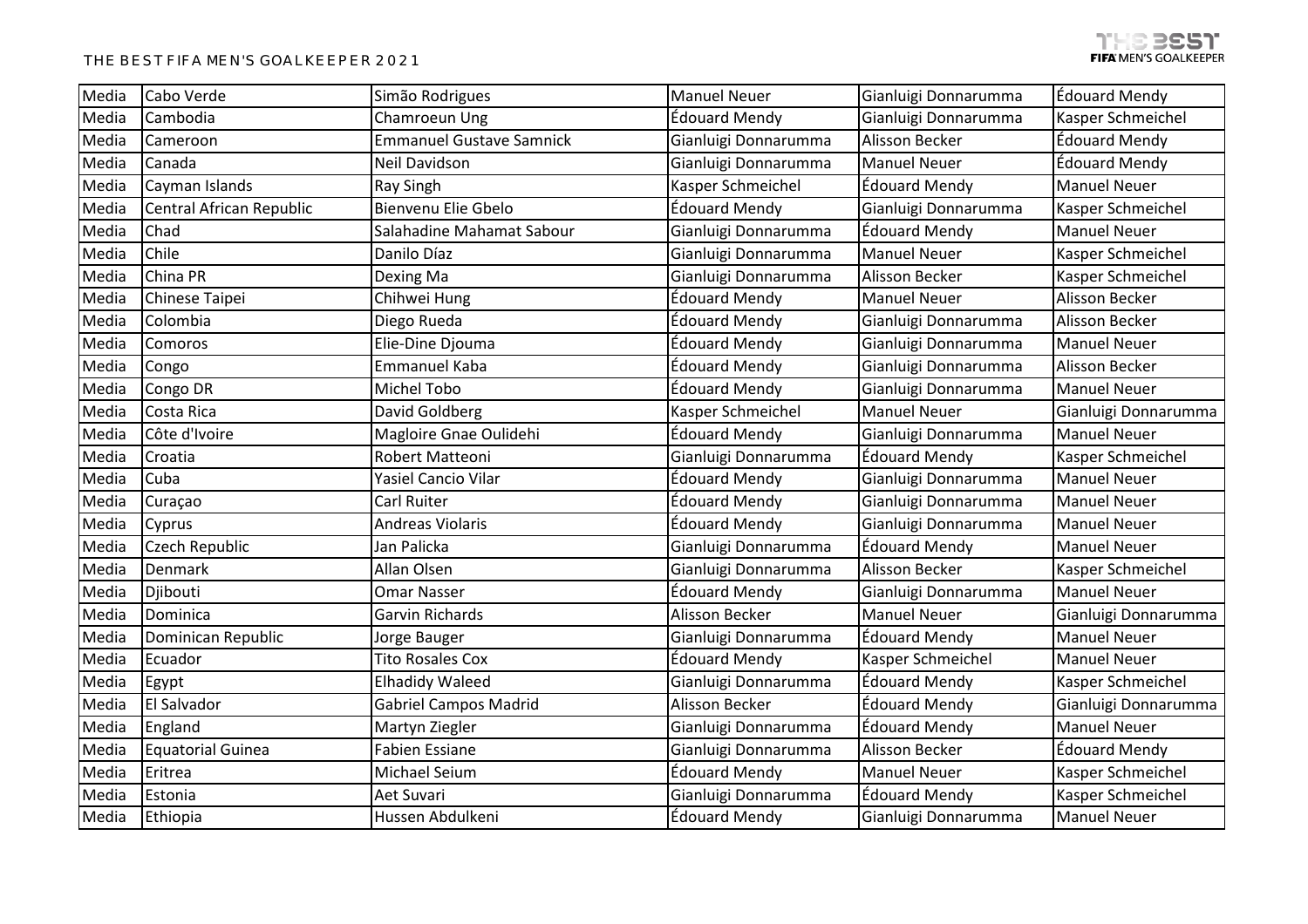| Media | Faroe Islands  | Símun Christian Olsen    | Édouard Mendy        | Gianluigi Donnarumma  | Kasper Schmeichel    |
|-------|----------------|--------------------------|----------------------|-----------------------|----------------------|
| Media | Fiji           | Indra Singh              | Gianluigi Donnarumma | <b>Édouard Mendy</b>  | Alisson Becker       |
| Media | Finland        | Ari Virtanen             | Gianluigi Donnarumma | <b>Édouard Mendy</b>  | <b>Manuel Neuer</b>  |
| Media | France         | Christian Ollivier       | <b>Manuel Neuer</b>  | Édouard Mendy         | Gianluigi Donnarumma |
| Media | Gabon          | Jean Blaise Mengue Menna | Édouard Mendy        | <b>Manuel Neuer</b>   | Kasper Schmeichel    |
| Media | Gambia         | <b>Baboucarr Camara</b>  | Édouard Mendy        | <b>Alisson Becker</b> | Gianluigi Donnarumma |
| Media | Georgia        | Zurab Potskhveria        | Gianluigi Donnarumma | Kasper Schmeichel     | <b>Manuel Neuer</b>  |
| Media | Germany        | Georg Holzner            | <b>Manuel Neuer</b>  | Kasper Schmeichel     | Gianluigi Donnarumma |
| Media | Ghana          | William Ezah             | Édouard Mendy        | Gianluigi Donnarumma  | Kasper Schmeichel    |
| Media | Gibraltar      | Stephen Ignacio          | Gianluigi Donnarumma | <b>Manuel Neuer</b>   | Kasper Schmeichel    |
| Media | Greece         | Nikolaos Kotsis          | Gianluigi Donnarumma | <b>Édouard Mendy</b>  | Kasper Schmeichel    |
| Media | Grenada        | Michael Bascombe         | Édouard Mendy        | <b>Alisson Becker</b> | Kasper Schmeichel    |
| Media | Guatemala      | Carlos Marín Noriega     | Gianluigi Donnarumma | <b>Alisson Becker</b> | <b>Manuel Neuer</b>  |
| Media | Guinea         | Alpha Mady Touré         | Édouard Mendy        | Gianluigi Donnarumma  | Kasper Schmeichel    |
| Media | Guinea-Bissau  | Sene Camará              | Édouard Mendy        | <b>Manuel Neuer</b>   | Gianluigi Donnarumma |
| Media | Guyana         | Rawle Toney              | Édouard Mendy        | <b>Alisson Becker</b> | Kasper Schmeichel    |
| Media | Haiti          | Lutherson Léon           | Édouard Mendy        | Gianluigi Donnarumma  | <b>Manuel Neuer</b>  |
| Media | Honduras       | Gonzalo Carías           | Gianluigi Donnarumma | <b>Manuel Neuer</b>   | Alisson Becker       |
| Media | Hong Kong      | Chi Hoi Pang             | Gianluigi Donnarumma | Kasper Schmeichel     | Édouard Mendy        |
| Media | Hungary        | Matyas Szeli             | Gianluigi Donnarumma | <b>Édouard Mendy</b>  | Kasper Schmeichel    |
| Media | Iceland        | Vidir Sigurdsson         | Gianluigi Donnarumma | Édouard Mendy         | <b>Manuel Neuer</b>  |
| Media | India          | Dhiman Sarkar            | Gianluigi Donnarumma | <b>Alisson Becker</b> | <b>Édouard Mendy</b> |
| Media | Indonesia      | Triono Triono Subagyo    | Gianluigi Donnarumma | Édouard Mendy         | Kasper Schmeichel    |
| Media | IR Iran        | Masoud Hossein           | Édouard Mendy        | Gianluigi Donnarumma  | <b>Manuel Neuer</b>  |
| Media | Iraq           | Arshed Sabah Alsaedi     | Gianluigi Donnarumma | <b>Alisson Becker</b> | Kasper Schmeichel    |
| Media | Israel         | Uri Dagon                | Gianluigi Donnarumma | <b>Édouard Mendy</b>  | Kasper Schmeichel    |
| Media | Italy          | Fabio Licari             | Gianluigi Donnarumma | Édouard Mendy         | <b>Manuel Neuer</b>  |
| Media | Jamaica        | <b>Brian Lewis</b>       | Gianluigi Donnarumma | <b>Manuel Neuer</b>   | Édouard Mendy        |
| Media | Japan          | Kentaro Tsuchiya         | Gianluigi Donnarumma | <b>Édouard Mendy</b>  | Kasper Schmeichel    |
| Media | Jordan         | Alomiri Taiser           | Gianluigi Donnarumma | Édouard Mendy         | <b>Manuel Neuer</b>  |
| Media | Kazakhstan     | Geniy Tulegenov          | Gianluigi Donnarumma | <b>Édouard Mendy</b>  | Kasper Schmeichel    |
| Media | Kenya          | Robin Toskin             | Édouard Mendy        | Gianluigi Donnarumma  | <b>Manuel Neuer</b>  |
| Media | Korea Republic | Gun Lee                  | Édouard Mendy        | Gianluigi Donnarumma  | <b>Manuel Neuer</b>  |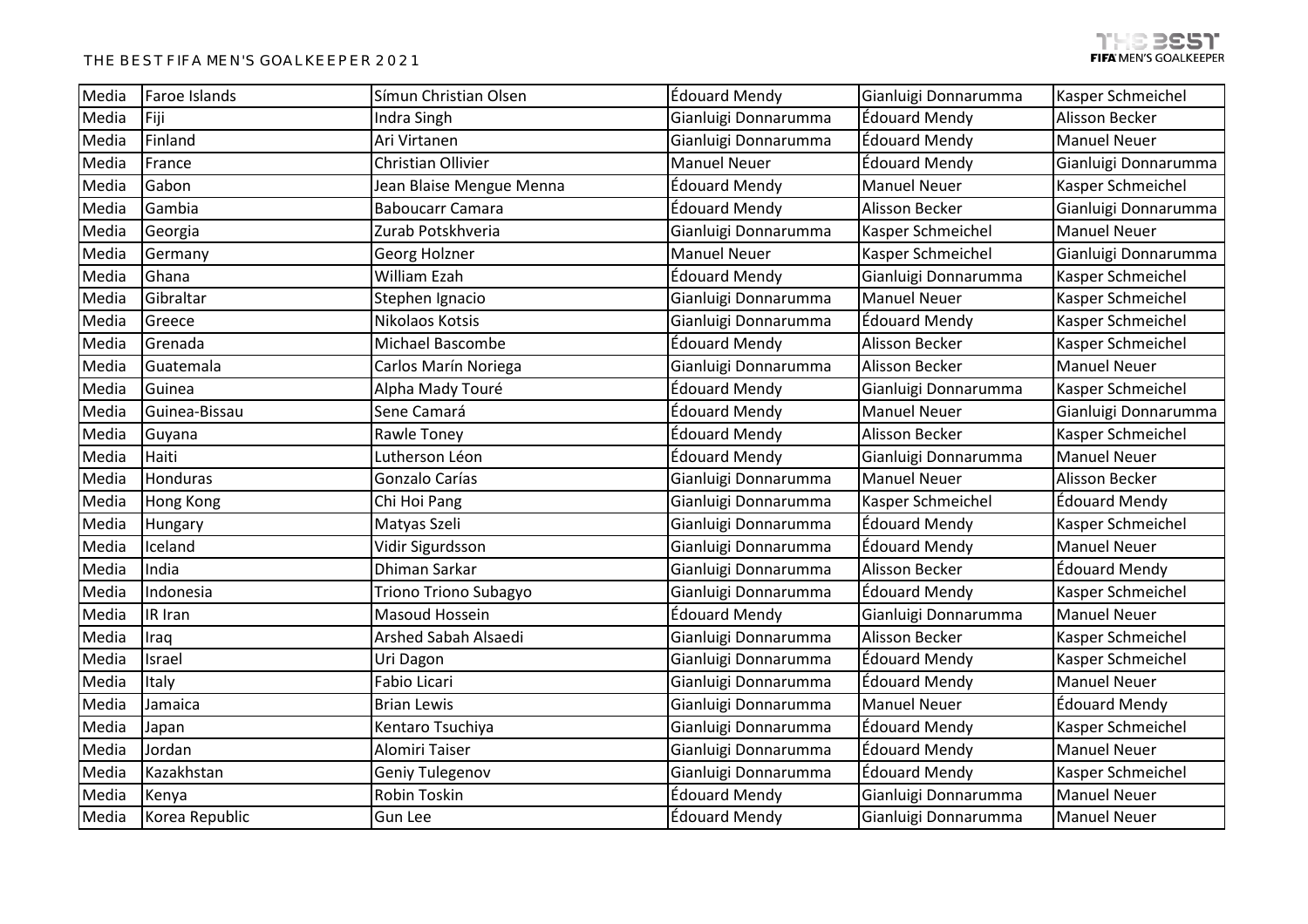| Media | Kosovo          | Valon Konushevci                 | Gianluigi Donnarumma | <b>Édouard Mendy</b>  | Kasper Schmeichel        |
|-------|-----------------|----------------------------------|----------------------|-----------------------|--------------------------|
| Media | Kuwait          | Sattam Al Sahli                  | Édouard Mendy        | Gianluigi Donnarumma  | Alisson Becker           |
| Media | Kyrgyz Republic | <b>Bakyt Shukuraliev</b>         | Édouard Mendy        | Gianluigi Donnarumma  | Kasper Schmeichel        |
| Media | Laos            | Ekasanh Thipphachack             | Gianluigi Donnarumma | Édouard Mendy         | Alisson Becker           |
| Media | Latvia          | <b>Ilvars Koscinkevics</b>       | Gianluigi Donnarumma | <b>Édouard Mendy</b>  | <b>Manuel Neuer</b>      |
| Media | Lebanon         | Mike Chalhoub                    | Gianluigi Donnarumma | <b>Alisson Becker</b> | <b>Édouard Mendy</b>     |
| Media | Lesotho         | Moorosi Tsiane                   | Gianluigi Donnarumma | <b>Édouard Mendy</b>  | <b>Manuel Neuer</b>      |
| Media | Liberia         | Anthony Kokoi                    | Édouard Mendy        | Gianluigi Donnarumma  | Kasper Schmeichel        |
| Media | Libya           | Haithem Elamari                  | Édouard Mendy        | <b>Manuel Neuer</b>   | Kasper Schmeichel        |
| Media | Liechtenstein   | <b>Ernst Hasler</b>              | Kasper Schmeichel    | Édouard Mendy         | <b>Manuel Neuer</b>      |
| Media | Lithuania       | Mindaugas Augustis               | Édouard Mendy        | Gianluigi Donnarumma  | Alisson Becker           |
| Media | Luxembourg      | Petz Lahure                      | Gianluigi Donnarumma | <b>Édouard Mendy</b>  | Kasper Schmeichel        |
| Media | Macau           | Pedro Maia                       | Gianluigi Donnarumma | Kasper Schmeichel     | Édouard Mendy            |
| Media | Madagascar      | Michel Ramboa                    | Gianluigi Donnarumma | <b>Édouard Mendy</b>  | <b>Manuel Neuer</b>      |
| Media | Malawi          | Peter Kanjere                    | Édouard Mendy        | Alisson Becker        | Gianluigi Donnarumma     |
| Media | <b>Maldives</b> | Shimaaz Ali                      | Édouard Mendy        | Gianluigi Donnarumma  | Alisson Becker           |
| Media | Mali            | Boubacar Diakité                 | Gianluigi Donnarumma | Édouard Mendy         | Kasper Schmeichel        |
| Media | Malta           | Jesmond Moore                    | Alisson Becker       | Édouard Mendy         | Gianluigi Donnarumma     |
| Media | Mauritania      | Brahim Sow Deïna                 | Édouard Mendy        | Gianluigi Donnarumma  | Kasper Schmeichel        |
| Media | Mauritius       | Azmaal Hydoo                     | Édouard Mendy        | Gianluigi Donnarumma  | <b>Manuel Neuer</b>      |
| Media | Mexico          | Francisco Javier González Chávez | Gianluigi Donnarumma | Alisson Becker        | Kasper Schmeichel        |
| Media | Moldova         | Miron Goihman                    | Gianluigi Donnarumma | <b>Édouard Mendy</b>  | Alisson Becker           |
| Media | Mongolia        | Enkhtuvshin Tserensodnom         | Gianluigi Donnarumma | Édouard Mendy         | Kasper Schmeichel        |
| Media | Montenegro      | Danilo Mitrović                  | Gianluigi Donnarumma | Édouard Mendy         | <b>Alisson Becker</b>    |
| Media | Montserrat      | <b>Basil Chambers</b>            | <b>Manuel Neuer</b>  | Édouard Mendy         | Kasper Schmeichel        |
| Media | Morocco         | Jalal Bouzrara                   | Édouard Mendy        | Gianluigi Donnarumma  | Alisson Becker           |
| Media | Mozambique      | Narciso Nhacila                  | Édouard Mendy        | Gianluigi Donnarumma  | <b>Manuel Neuer</b>      |
| Media | Namibia         | Hesron Ntusi Kapanga             | Édouard Mendy        | Kasper Schmeichel     | <b>Manuel Neuer</b>      |
| Media | Netherlands     | Jaap de Groot                    | Gianluigi Donnarumma | <b>Manuel Neuer</b>   | Kasper Schmeichel        |
| Media | New Caledonia   | <b>Martin Charmasson</b>         | Gianluigi Donnarumma | <b>Édouard Mendy</b>  | Kasper Schmeichel        |
| Media | New Zealand     | <b>Michael Trent Burgess</b>     | Gianluigi Donnarumma | <b>Édouard Mendy</b>  | <b>Manuel Neuer</b>      |
| Media | Nicaragua       | Marlon Guillermo Rosales Perez   | Gianluigi Donnarumma | Édouard Mendy         | Alisson Becker           |
| Media | Niger           | Abdel Malik Koudizé              | Édouard Mendy        | Gianluigi Donnarumma  | <b>Kasper Schmeichel</b> |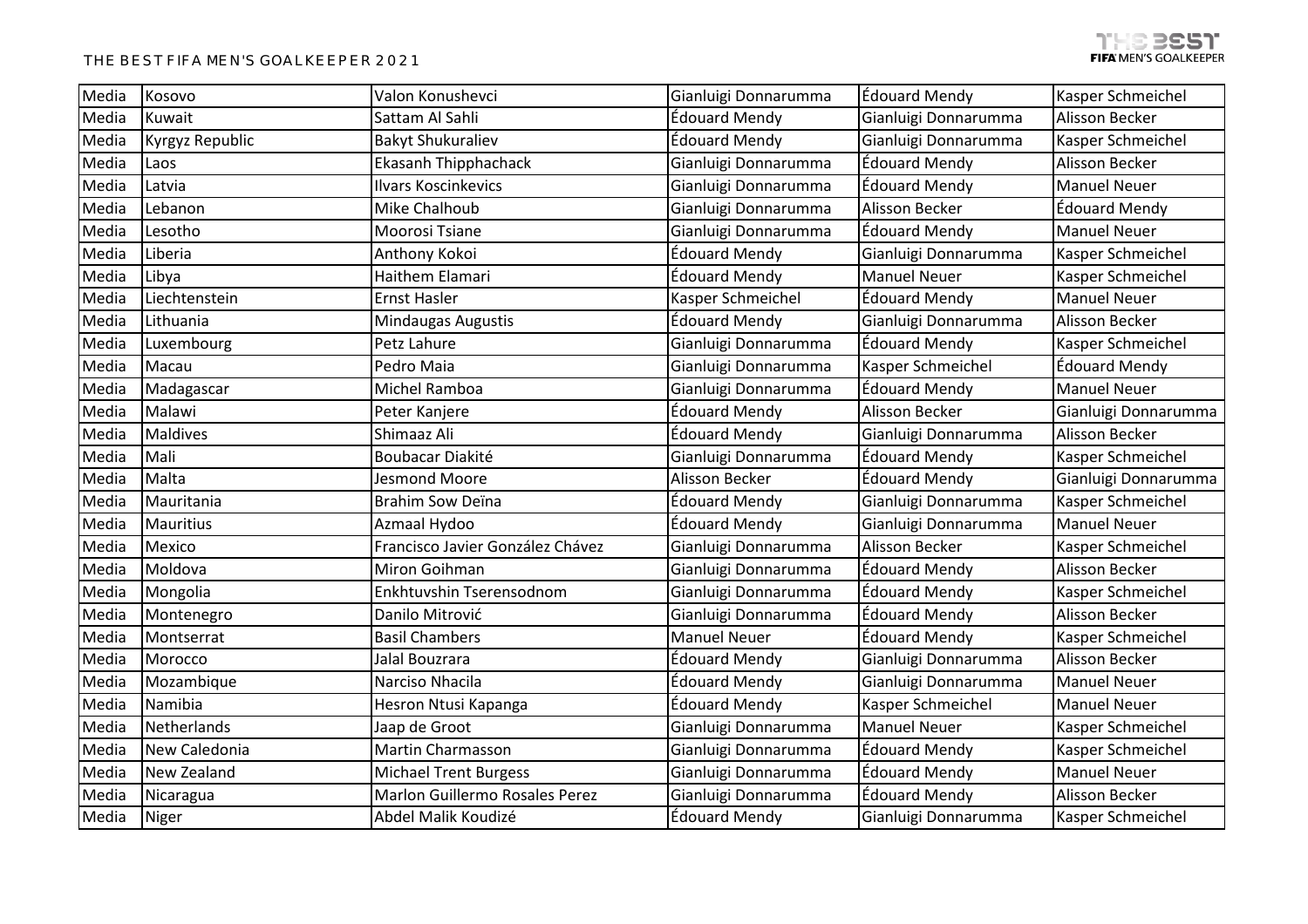| Media | Nigeria             | Christian Okpara               | Gianluigi Donnarumma | Édouard Mendy         | <b>Alisson Becker</b> |
|-------|---------------------|--------------------------------|----------------------|-----------------------|-----------------------|
| Media | North Macedonia     | Mijalche Durgutov              | Kasper Schmeichel    | Gianluigi Donnarumma  | <b>Manuel Neuer</b>   |
| Media | Northern Ireland    | Mark Mcintosh                  | Gianluigi Donnarumma | <b>Édouard Mendy</b>  | Kasper Schmeichel     |
| Media | Norway              | Morten Pedersen                | Alisson Becker       | Kasper Schmeichel     | Gianluigi Donnarumma  |
| Media | Oman                | <b>Ashok Purohit</b>           | Gianluigi Donnarumma | <b>Manuel Neuer</b>   | Alisson Becker        |
| Media | Pakistan            | Alam Zeb Safi                  | Gianluigi Donnarumma | Édouard Mendy         | <b>Alisson Becker</b> |
| Media | Palestine           | Majdi Qasem                    | Édouard Mendy        | Alisson Becker        | Gianluigi Donnarumma  |
| Media | Panama              | David Samudio Garay            | Gianluigi Donnarumma | <b>Manuel Neuer</b>   | Édouard Mendy         |
| Media | Paraguay            | <b>Edgar Cantero Delgado</b>   | Gianluigi Donnarumma | <b>Édouard Mendy</b>  | Alisson Becker        |
| Media | Peru                | Pedro Eduardo Canelo Quispe    | Gianluigi Donnarumma | <b>Édouard Mendy</b>  | <b>Manuel Neuer</b>   |
| Media | Philippines         | Ryan Fenix                     | Gianluigi Donnarumma | <b>Édouard Mendy</b>  | Kasper Schmeichel     |
| Media | Poland              | <b>Michal Pol</b>              | Gianluigi Donnarumma | Édouard Mendy         | <b>Manuel Neuer</b>   |
| Media | Portugal            | Vítor Serpa                    | Alisson Becker       | Gianluigi Donnarumma  | Édouard Mendy         |
| Media | Puerto Rico         | Esteban Pagan                  | Gianluigi Donnarumma | <b>Édouard Mendy</b>  | Alisson Becker        |
| Media | Qatar               | Ali Almosllamani               | Gianluigi Donnarumma | Édouard Mendy         | <b>Manuel Neuer</b>   |
| Media | Republic of Ireland | Philip Quinn                   | Gianluigi Donnarumma | Édouard Mendy         | <b>Alisson Becker</b> |
| Media | Romania             | Theodor Jumatate               | Gianluigi Donnarumma | Édouard Mendy         | Kasper Schmeichel     |
| Media | Russia              | Oleg Koshelev                  | Gianluigi Donnarumma | <b>Édouard Mendy</b>  | Alisson Becker        |
| Media | Rwanda              | Jean de Dieu Dukuze            | Gianluigi Donnarumma | Édouard Mendy         | <b>Manuel Neuer</b>   |
| Media | San Marino          | Elia Gorini                    | Gianluigi Donnarumma | Édouard Mendy         | Alisson Becker        |
| Media | Saudi Arabia        | Sultan Almohwas                | Gianluigi Donnarumma | Édouard Mendy         | Alisson Becker        |
| Media | Scotland            | Stephen Halliday               | Gianluigi Donnarumma | Kasper Schmeichel     | <b>Édouard Mendy</b>  |
| Media | Senegal             | Mamadou Salif Diallo           | Édouard Mendy        | Gianluigi Donnarumma  | <b>Manuel Neuer</b>   |
| Media | Serbia              | Milan Rašević                  | Gianluigi Donnarumma | <b>Manuel Neuer</b>   | Alisson Becker        |
| Media | Seychelles          | <b>Gerard Leonard Govinden</b> | Édouard Mendy        | Gianluigi Donnarumma  | Alisson Becker        |
| Media | Sierra Leone        | Sahr Morris Jr                 | Gianluigi Donnarumma | <b>Édouard Mendy</b>  | Kasper Schmeichel     |
| Media | Singapore           | David Lee                      | Gianluigi Donnarumma | Kasper Schmeichel     | Édouard Mendy         |
| Media | Slovakia            | Michal Zeman                   | Gianluigi Donnarumma | <b>Édouard Mendy</b>  | Alisson Becker        |
| Media | Slovenia            | Anže Bašelj                    | Gianluigi Donnarumma | <b>Alisson Becker</b> | Édouard Mendy         |
| Media | Solomon Islands     | Simon Abana                    | Édouard Mendy        | Alisson Becker        | Gianluigi Donnarumma  |
| Media | Somalia             | Gamadiid Guurre                | Gianluigi Donnarumma | Édouard Mendy         | <b>Manuel Neuer</b>   |
| Media | South Africa        | Robert Marawa                  | Édouard Mendy        | Gianluigi Donnarumma  | <b>Manuel Neuer</b>   |
| Media | South Sudan         | John Kayanga                   | Gianluigi Donnarumma | Édouard Mendy         | <b>Alisson Becker</b> |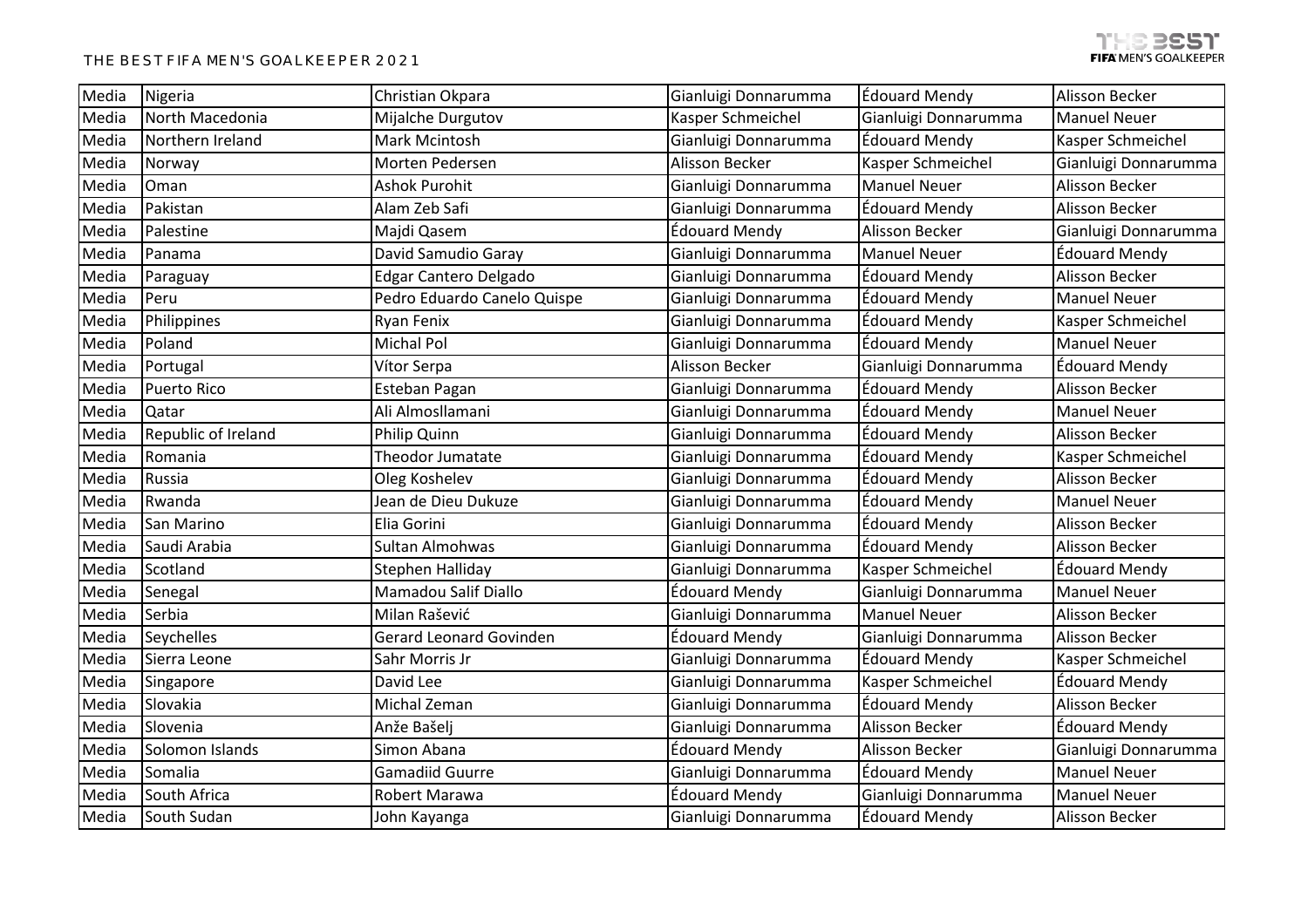| Media | Spain                           | Juan Ignacio Gallardo    | Gianluigi Donnarumma | <b>Édouard Mendy</b> | Alisson Becker        |
|-------|---------------------------------|--------------------------|----------------------|----------------------|-----------------------|
| Media | Sri Lanka                       | Neville Anthony          | Gianluigi Donnarumma | Kasper Schmeichel    | Édouard Mendy         |
| Media | St Lucia                        | Terry Finisterre         | Gianluigi Donnarumma | Édouard Mendy        | Alisson Becker        |
| Media | Sudan                           | Mohamedalkhatim Awadalla | <b>Manuel Neuer</b>  | Gianluigi Donnarumma | Édouard Mendy         |
| Media | Suriname                        | Desney Romeo             | Gianluigi Donnarumma | Édouard Mendy        | <b>Manuel Neuer</b>   |
| Media | Sweden                          | Simon Bank               | Édouard Mendy        | <b>Manuel Neuer</b>  | Gianluigi Donnarumma  |
| Media | Switzerland                     | David Lemos              | Édouard Mendy        | Gianluigi Donnarumma | Kasper Schmeichel     |
| Media | Syria                           | Louay Shameh             | Gianluigi Donnarumma | Kasper Schmeichel    | <b>Manuel Neuer</b>   |
| Media | Tahiti                          | Olivier Huc              | Édouard Mendy        | Gianluigi Donnarumma | <b>Alisson Becker</b> |
| Media | Tajikistan                      | Faridun Saliev           | Gianluigi Donnarumma | <b>Édouard Mendy</b> | Alisson Becker        |
| Media | Tanzania                        | Saleh Ally Saleh         | Édouard Mendy        | Alisson Becker       | <b>Manuel Neuer</b>   |
| Media | Thailand                        | <b>Tor Chittinand</b>    | Gianluigi Donnarumma | Kasper Schmeichel    | <b>Manuel Neuer</b>   |
| Media | Togo                            | Ayena Mathias            | Gianluigi Donnarumma | Édouard Mendy        | <b>Manuel Neuer</b>   |
| Media | Tonga                           | Filokalafi Akauola       | Gianluigi Donnarumma | <b>Manuel Neuer</b>  | Alisson Becker        |
| Media | <b>Trinidad and Tobago</b>      | lan Prescott             | Édouard Mendy        | Alisson Becker       | Gianluigi Donnarumma  |
| Media | Tunisia                         | Tarek Ghdiri             | Édouard Mendy        | Gianluigi Donnarumma | Kasper Schmeichel     |
| Media | Turkey                          | Mehmet Arslan            | Alisson Becker       | Gianluigi Donnarumma | Édouard Mendy         |
| Media | Turkmenistan                    | Alexander Vershinin      | Édouard Mendy        | <b>Manuel Neuer</b>  | Gianluigi Donnarumma  |
| Media | <b>Turks and Caicos Islands</b> | Faizool Deo              | <b>Manuel Neuer</b>  | Édouard Mendy        | Gianluigi Donnarumma  |
| Media | Uganda                          | Stephen Mayamba          | Édouard Mendy        | Gianluigi Donnarumma | Kasper Schmeichel     |
| Media | Ukraine                         | Valerii Novobranets      | Gianluigi Donnarumma | Édouard Mendy        | <b>Manuel Neuer</b>   |
| Media | <b>United Arab Emirates</b>     | Omran Mohamed            | Gianluigi Donnarumma | Édouard Mendy        | <b>Manuel Neuer</b>   |
| Media | Uruguay                         | Rómulo Martínez Chenlo   | Alisson Becker       | Édouard Mendy        | Kasper Schmeichel     |
| Media | <b>US Virgin Islands</b>        | <b>Bill Kiser</b>        | Gianluigi Donnarumma | <b>Édouard Mendy</b> | <b>Alisson Becker</b> |
| Media | <b>USA</b>                      | Douglas Mcintyre         | Gianluigi Donnarumma | <b>Manuel Neuer</b>  | Kasper Schmeichel     |
| Media | Uzbekistan                      | Davron Fayziev           | Édouard Mendy        | Gianluigi Donnarumma | Alisson Becker        |
| Media | Vanuatu                         | Harry Atisson            | Alisson Becker       | <b>Manuel Neuer</b>  | Kasper Schmeichel     |
| Media | Venezuela                       | Humberto Perozo Suárez   | Édouard Mendy        | Gianluigi Donnarumma | <b>Manuel Neuer</b>   |
| Media | Vietnam                         | Minh Viet Nguyen         | Gianluigi Donnarumma | <b>Édouard Mendy</b> | Kasper Schmeichel     |
| Media | Wales                           | Paul Abbandonato         | Gianluigi Donnarumma | Édouard Mendy        | <b>Manuel Neuer</b>   |
| Media | Yemen                           | <b>Basheer Senan</b>     | Gianluigi Donnarumma | Édouard Mendy        | <b>Manuel Neuer</b>   |
| Media | Zambia                          | Elias Chipepo            | Gianluigi Donnarumma | Édouard Mendy        | <b>Manuel Neuer</b>   |
| Media | Zimbabwe                        | Sikhumbuzo Moyo          | Édouard Mendy        | <b>Manuel Neuer</b>  | Alisson Becker        |